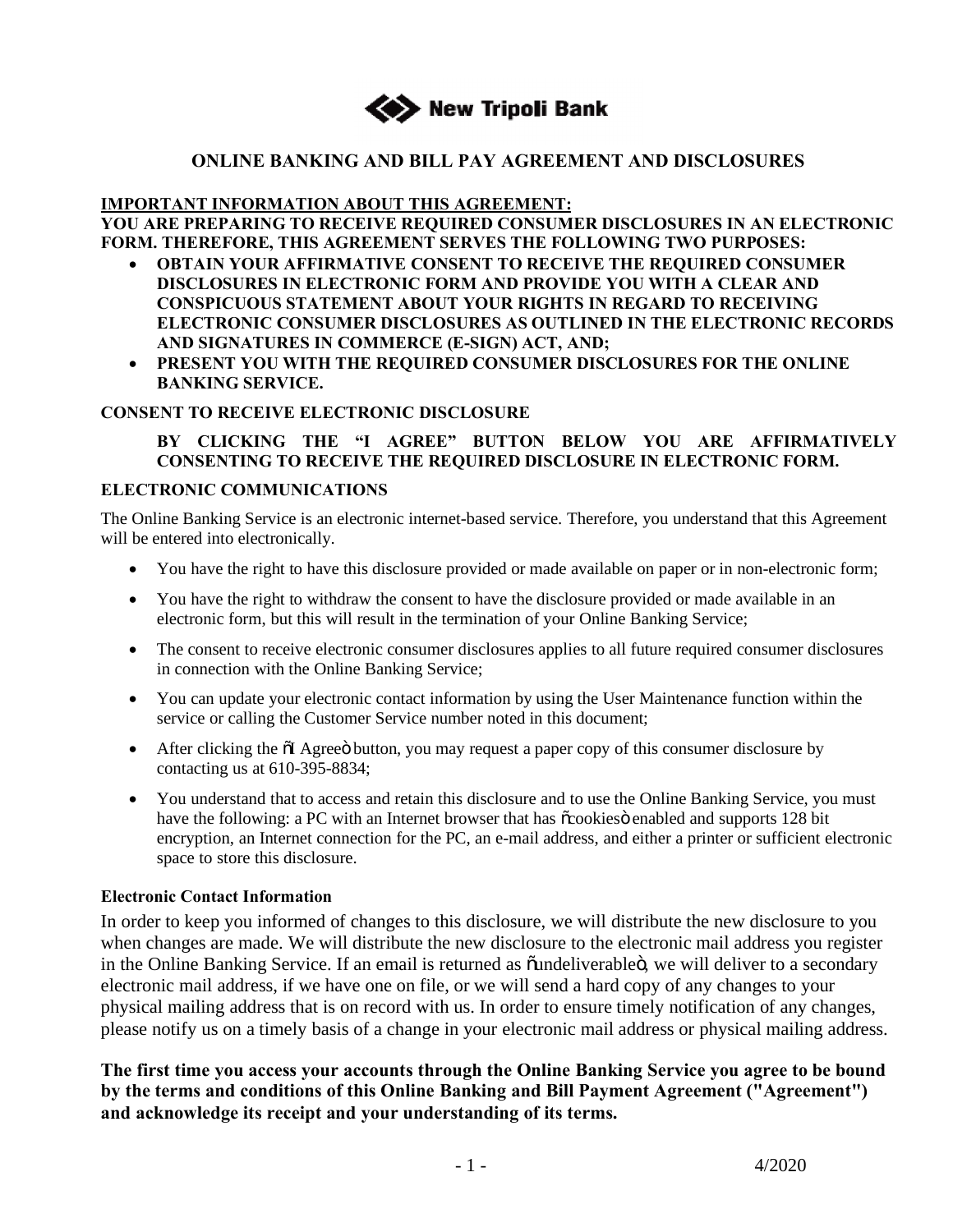### **I. Introduction**

This Agreement explains the terms and conditions for accessing accounts and conducting transactions at New Tripoli Bank (õInstitutionö, õweö, õusö and õourö) via our Online Banking site. As used in this Agreement, the terms "you" and "your" refer to each person submitting an Online Banking Application.

#### **II. Relation to Other Agreements**

Your use of our Online Banking Service may also be affected by the agreements between us for your linked accounts. When you link an account to our Online Banking Service, you do not change the agreements you already have with us for that account. For example, when you use our Online Banking Service to access a deposit account, you do so under the terms and conditions we gave you in the agreement and disclosure for the deposit account. You should review those agreements for any applicable fees, for limitations on the number of transactions you can make, and for other restrictions which might impact your use of our Online Banking Service.

### **III. Benefits of Online Banking**

#### **1. Account Information**

**(i)** You may view current balance information or review transaction activity for your eligible New Tripoli Bank checking, savings, money market savings, CD, line of credit, mortgage or loan accounts that have been linked for Online Banking access. Current balances may include deposits that are still subject to verification and may not include deposits or loans that are in process, outstanding checks or payments, or other withdrawals, payments, credits, charges, or debits that have not yet been posted to your account.

**(ii)** You may perform self-service activities such as, viewing front and back images of your manually written checks, changing your Online Banking Password, changing your email address and researching up to 365 days of historical account balance and activity information.

### **2. Fund Transfers**

**(i)** You may make same-day, future-dated or recurring fund transfers in any amount between your New Tripoli Bank deposit accounts that have been linked for Online Banking access. If you request a fund transfer using this service, you authorize us to follow the transfer instructions and transfer the funds from the designated originating account to the designated recipient account. You may access your account(s) by computer or Smart Phone 24 hours a day using a password, to:

- transfer funds from checking to checking or statement savings or Money Market Accounts
- · transfer funds from statement savings to checking or statement savings or Money Market Accounts
- make payments from checking to loan accounts with us
- make payments from checking to third parties (available via bill pay)
- get information about:
	- o the account balance of checking, savings, money market or certificate accounts
	- o the last 365 days of transactions for checking and savings, money market accounts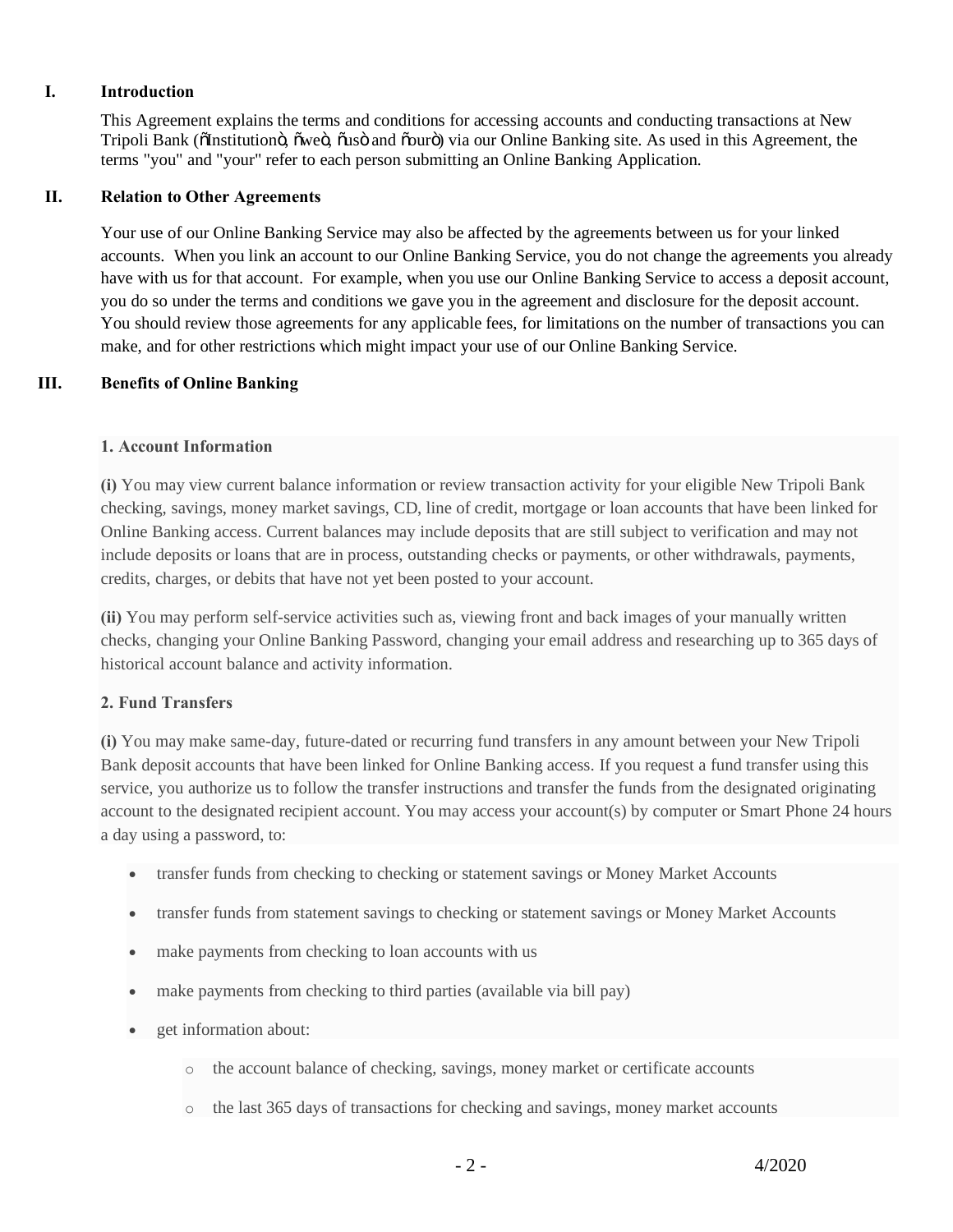We may refuse to act on your fund transfer instruction if there are not enough funds available in your account, including funds available under any linked line of credit, on the Transaction Date. Funds transferred to a deposit account will be deemed deposited on the Transaction Date and will be available thereafter in accordance with our funds availability policy.

**(ii)** You may edit or cancel a future-dated fund transfer prior to 11:00 p.m. Eastern Standard Time on the day before the Transaction Date. A same day transfer is effective immediately and cannot be canceled.

(iii)You may make same day, future dated, or recurring fund transfers between your New Tripoli Bank deposit accounts and your linked New Tripoli Bank line of credit, installment loan or mortgage loan accounts. Fund transfers cannot be made if you only have a CD, or a loan account with New Tripoli Bank.

**(iv)**You may initiate an internal transfer using the Online Banking service which will allow you to debit your Checking or Savings account at New Tripoli Bank and initiate a credit into another customers account at New Tripoli Bank. Once the transfer is completed you cannot stop or reverse this transfer.

**(v)** You may initiate an external transfer using the Online Banking service which will allow both a debit and a credit transaction to/from your New Tripoli Bank account to/from an account at another US financial institution with same ownership. This service uses the ACH rules and regulations governing funds transfer services. Once the transfer is completed you cannot stop or reverse this transfer. You can only transfer funds using the external Bank to Bank feature to or from a New Tripoli Bank account and cannot use an internal transfer feature with an external account.

New Tripoli Bank may, from time to time, introduce new Online Banking Services. By using those services after they become available, you agree to be bound by the terms contained in this Agreement, and its subsequent amendments.

### **IV. Security & Protecting Your Account**

We are strongly committed to protecting the security and confidentiality of our customers paccount information. We use several techniques to help secure our Online Banking Service, including the following:

- · You can only access Online Banking with certain browsers that have a high security standard.
- · Your account numbers are never displayed in full only the last 4 digits can be viewed.
- · You must have a valid Online Banking User ID and password to log-on.
- · If no action is taken for 14 minutes, you will be automatically logged off the Online Banking system.

As an additional part of our security procedures, following our review and approval of your enrollment request for Online Banking Services, we will confirm via email to you when you can access the Online Banking Services. At any time that you choose, you may change your User ID and password using the Online Banking Service, and you may change your User ID and password as frequently as you choose. YOU ARE RESPONSIBLE FOR KEEPING YOUR USER ID, PASSWORD, ACCOUNT NUMBERS AND OTHER ACCOUNT DATA CONFIDENTIAL. For security purposes, it is recommended that you memorize your User ID, and your password. Do not write them down. You agree that you will not, under any circumstances, disclose your password to anyone, including anyone claiming to represent the Institution. You acknowledge that no one from the Institution will ever ask you for your password, and that Institution employees do not need your password for any reason. The Institution reserves the right to terminate your registration for Online Banking Services for any reason at any time. As an additional aspect of these security procedures, you agree that the Institution is entitled to act upon instructions we receive with respect to any Online Banking Service with the use of your password (except as your liability may be limited by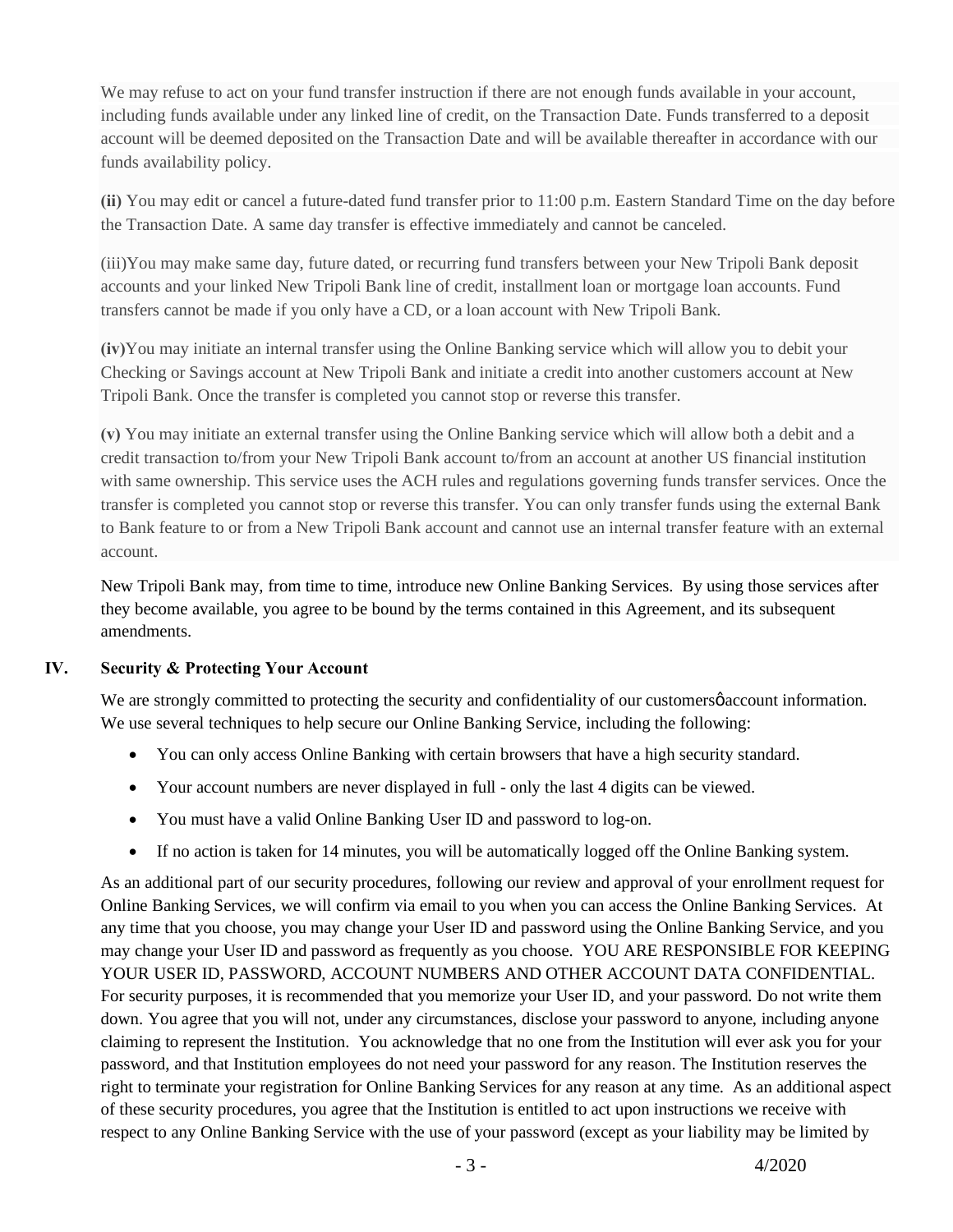law). We have no responsibility for establishing the identity of any person who uses your password. You agree that if you give your password to anyone or fail to safeguard its secrecy, you do so at your own risk since anyone with your password will have access to your accounts. Fraudulent transactions initiated using your password will be charged against your account(s).

You agree that the password is a commercially reasonable security procedure and that for security purposes you will keep your password in a secure location. You also agree to establish and maintain all reasonable precautions to ensure the security of your password so that no one else learns your password. You understand and agree that any person having access to your Online Banking User ID and password will be able to access your Online Banking Service and perform all transactions (including reviewing account information; making transfers to other accounts, and paying bills online), and that you will be responsible for all such activity (except as may otherwise be limited by law). Finally, as a part of our Security Procedures, you agree that you will not (i) give out your account information or password other than as provided in this Agreement; (ii) leave your computer unattended while you are using the institution's Online Banking Service; (iii) leave your account information within range of others; and (iv) send privileged account information (Account number, password, User ID, etc.) in any public or general email system. By using the Institution of Online Banking Service pursuant to this Agreement, you acknowledge that you have examined these Security Procedures and agree that these Security Procedures provide adequate protection to prevent unauthorized transactions from being made and that these Security Procedures are commercially reasonable. You agree to be bound by and settle for any and all Online Banking transactions instituted in your name in accordance and in compliance with these Security Procedures. We reserve the right to amend these Security Procedures from time to time with or without notice to you. You agree to keep these Security Procedures confidential and prevent disclosure of these Security Procedures to any third parties.

### *Multi-Factor Authentication*

To enhance the security procedures outlined above we require that you have additional forms of authentication which consist of a series of security questions. Additionally, the first time you log on to the Online Banking Service, you will be asked to setup several security questions that only you should know the answers to. The Security System within the Online Banking Service will recognize the computer(s) you normally use to access the site. If you or someone else attempts to log in to your account from a new or unrecognized computer, you will need to answer some of your security questions before being allowed to continue. Periodically you will be required to update your security questions.

In addition to the Multi-Factor Authentication, high risk transactions will be authenticated at the time you attempt to enter them into the online bill pay service. This will be done by risk scoring with a real-time Knowledge Based Authentication (KBA) process for high risk bill payment transactions. The risk level of the transaction will be analyzed and based on the result of the risk analysis a set of KBA challenge questions may be presented to you.

### **V. Requirements**

To access our Online Banking Service, you must have a computer with a modem and a web browser and a minimum of 128-bit data encryption. You agree that we are not responsible for any errors or failures from any malfunction of your computer or any virus or other problems related to the use of the Online Banking Service.

In addition to compatible software, you must have an Online Banking User ID, password and maintain one or more deposit or loan account at Institution.

### **VI. Eligible Accounts**

You must provide us with the account numbers of the accounts you wish to access on our Application Form in order to access them. Due to limited number of accounts which may be included on the Application Form, you can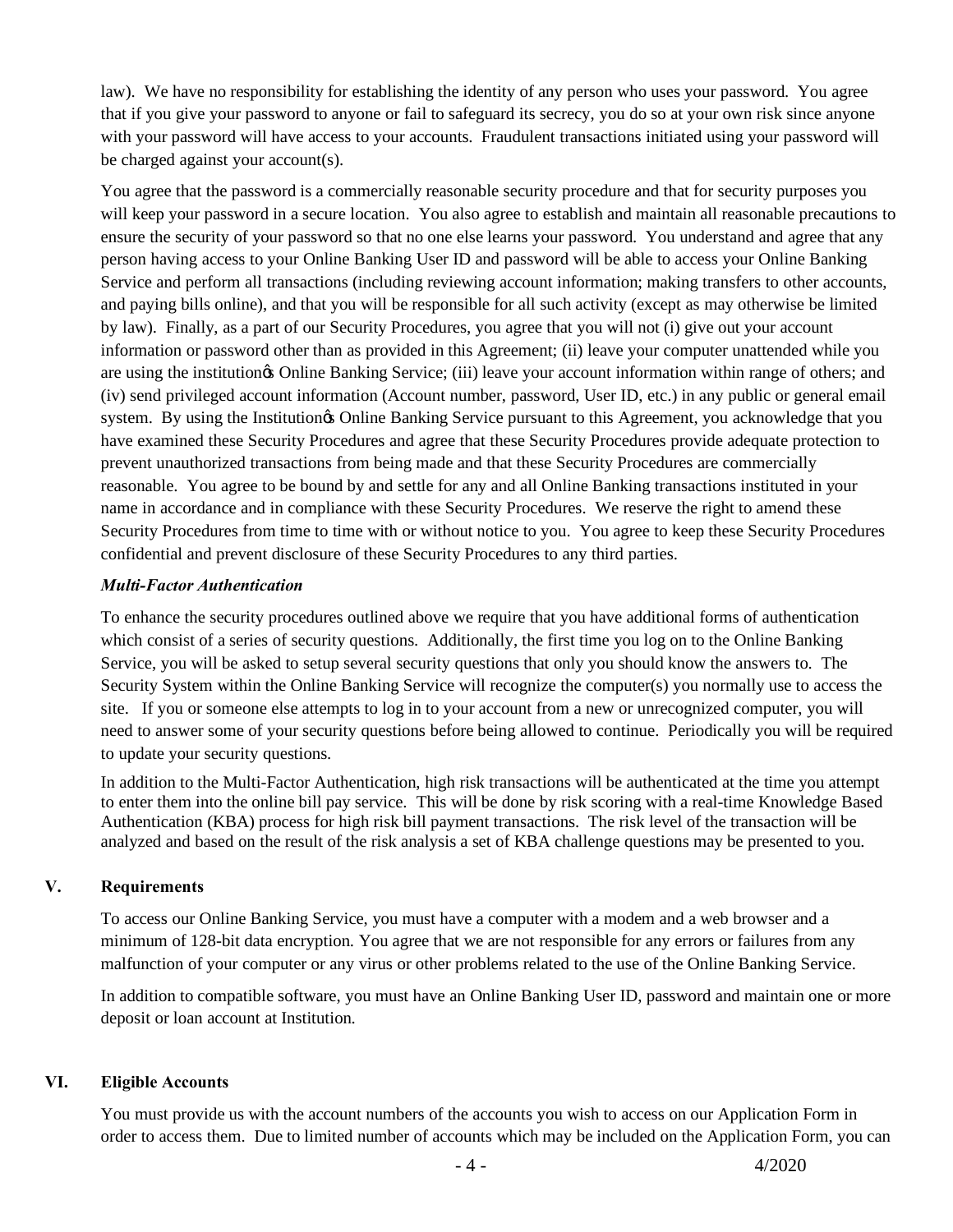email any additional accounts you want added through the Message Center within the Online Banking Service. We will provide you with instructions on how to set up the Online Banking Service. These instructions are incorporated herein by reference and constitute part of this Agreement.

By signing up for Online Banking you will be given access to all accounts of which you are an owner, unless the account you wish to access requires two or more signatures. Accounts requiring more than one signature are not eligible for transfers via the Online Banking Service.

In order to activate your Online Banking Service, you must have at least one eligible account with us. "Eligible Accounts" are:

- Free Checking Account
- Interest Checking Account
- Statement Savings Account
- Money Market Account
- · Consumer Loan or Mortgage Account
- · Commercial Loan

### **VII. Accessibility**

You can generally access Online Banking Services seven (7) days a week, twenty-four (24) hours a day. However, at certain times, some or all our Online Banking Services may not be available due to system maintenance or for reasons beyond Institution's control. Institution does not warrant that Online Banking Services will always be available. We reserve the right to suspend or terminate access to the Online Banking Service for any reason at any time without notice. When unavailable, you may use our telephone banking system ( $\delta$ Dial-A-Bank $\ddot{o}$ ), an automated teller machine ( $\delta$ ATM $\ddot{o}$ ) or an Institution branch office to conduct your transactions.

You may transfer funds through the Online Banking Service in any amount of available collected funds in your accounts. Generally, we deduct the amount of your funds transfer from your accounts on the date you instruct us to process it. We may refuse to act on your funds transfer instruction if sufficient collected funds are not available in your account on the date you want us to transfer funds or if you request a funds transfer on a date which does not provide us with sufficient time to act upon your request.

Your access to Online Banking Services shall be determined by the sole discretion of the Institution. Subject to applicable law, the Institution reserves the right to modify, suspend, or terminate access to the Online Banking Services at any time and for any reason without notice or refund of previously incurred fees.

"Banking days" means Monday through Friday, except federal banking holidays set forth under the laws of the United States.

### **VIII. Restrictions**

You may not appropriate any information or material that violates any copyright, trademark or other proprietary or intellectual property rights of any person or entity while using the Online Banking Services. You may not gain, or attempt to gain, access to any Online Banking Service server, network or data not specifically permitted to you by Institution or its suppliers, and you must not include any obscene, libelous, scandalous or defamatory content in any communications with Institution or its suppliers.

### **IX. Responsibilities and Warranties of the Consumer**

- 1. Consumer & Rights and Responsibilities under Regulation E
	- *a. Authorized Use of Online Banking Services by Other Persons*

You are responsible for keeping your User ID, password, and account data confidential. The Institution is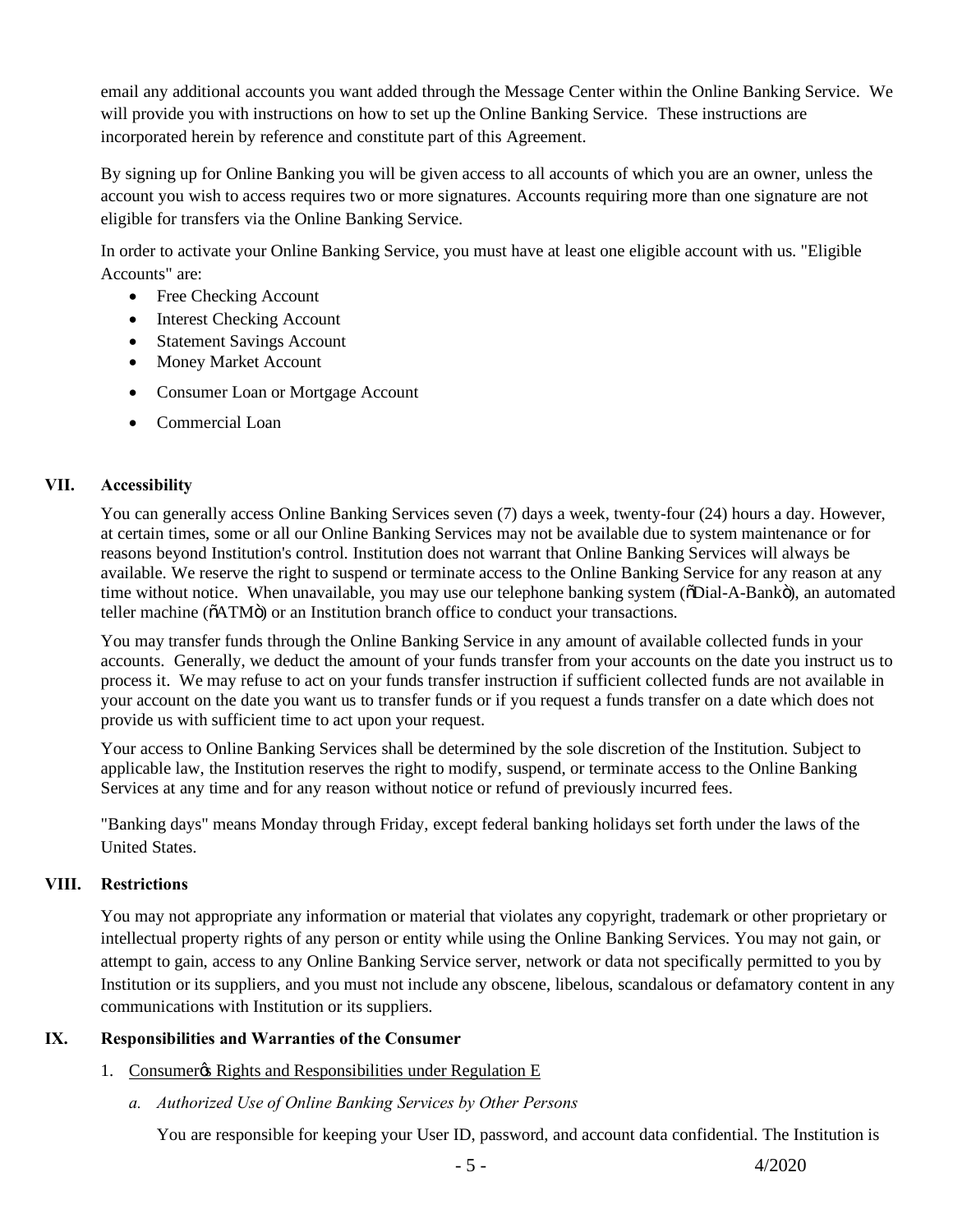entitled to act on transaction instructions received using your User ID and password, and you agree the use of your User ID and password will have the same effect as your signature in authorizing transactions. The Online Banking Customer Service Department is entitled to act on instructions after they have properly authenticated the caller according to internal procedures. If you authorize other persons to use your User ID and password in any manner, your authorization shall be considered unlimited in amount and manner until you have notified us in writing that you have revoked the authorization (and changed your password), and you are responsible for any transactions made by such persons until you notify us that transactions by that person are no longer authorized (and we have a reasonable opportunity to act upon the change of your password).

### *b. Reporting Unauthorized Transactions*

Notify us AT ONCE if you believe your password has been lost or stolen, or if you believe someone has scheduled payments or may schedule payments or otherwise use your account without your permission. If you do not notify us promptly, it is possible that you could lose all the money in your account (plus funds available under any overdraft protection (transfer) plan or overdraft privilege service (ODP) or line of credit). To notify us, call the Online Banking Customer Service Department toll-free at 1-866-305-3615 (available 24 hours a day, 7 days a week), or call us at 610-395-8834 or toll-free at 1-888-298-8821 during normal banking hours.

### *c. Consumer's Liability for Unauthorized Transactions*

Federal law requires that if you believe your password has been lost or stolen and you tell us within two (2) business days after you learn of the loss or theft, you can lose no more than \$50 if someone used your password without your permission.

If you do NOT tell us within two (2) business days after you learn of the loss or theft of your password, and we can prove that we could have stopped someone from using your password without your permission if you had told us, you could lose as much as \$500.

Also, if your statement shows transactions that you did not make, tell us at once. If you do not tell us within 60 days after the FIRST statement showing such a transaction was mailed to you, you may not get back any money you lost after the 60 days, if we can prove that we could have stopped someone from taking the money if you had told us in time. Your role is extremely important in the prevention of any wrongful use of your account. You must promptly examine your account statement upon receipt. If you find that your records and ours disagree, you must immediately contact the Online Banking Customer Service Department toll-free at 1-866-305-3615 (available 24 hours a day, 7 days a week), or contact us at 610-395- 8834 or toll-free at 1-888-298-8821 (during normal business hours).

#### Business Days: Monday through Friday

Business Hours: Monday - Thursday 8:00am to 5:00pm, Friday 8:00am to 6:00pm, and Saturdays 8:30am to 12:00pm

Excluding Federal & State Holidays

### *d. Resolving Errors or Problems*

If you think your statement or receipt is wrong or if you need more information about a transaction listed on the statement or receipt, contact the Online Banking Customer Service Department toll-free at 1-866- 305-3615 (available 24 hours a day, 7 days a week), or contact us at 610-395-8834 or toll-free at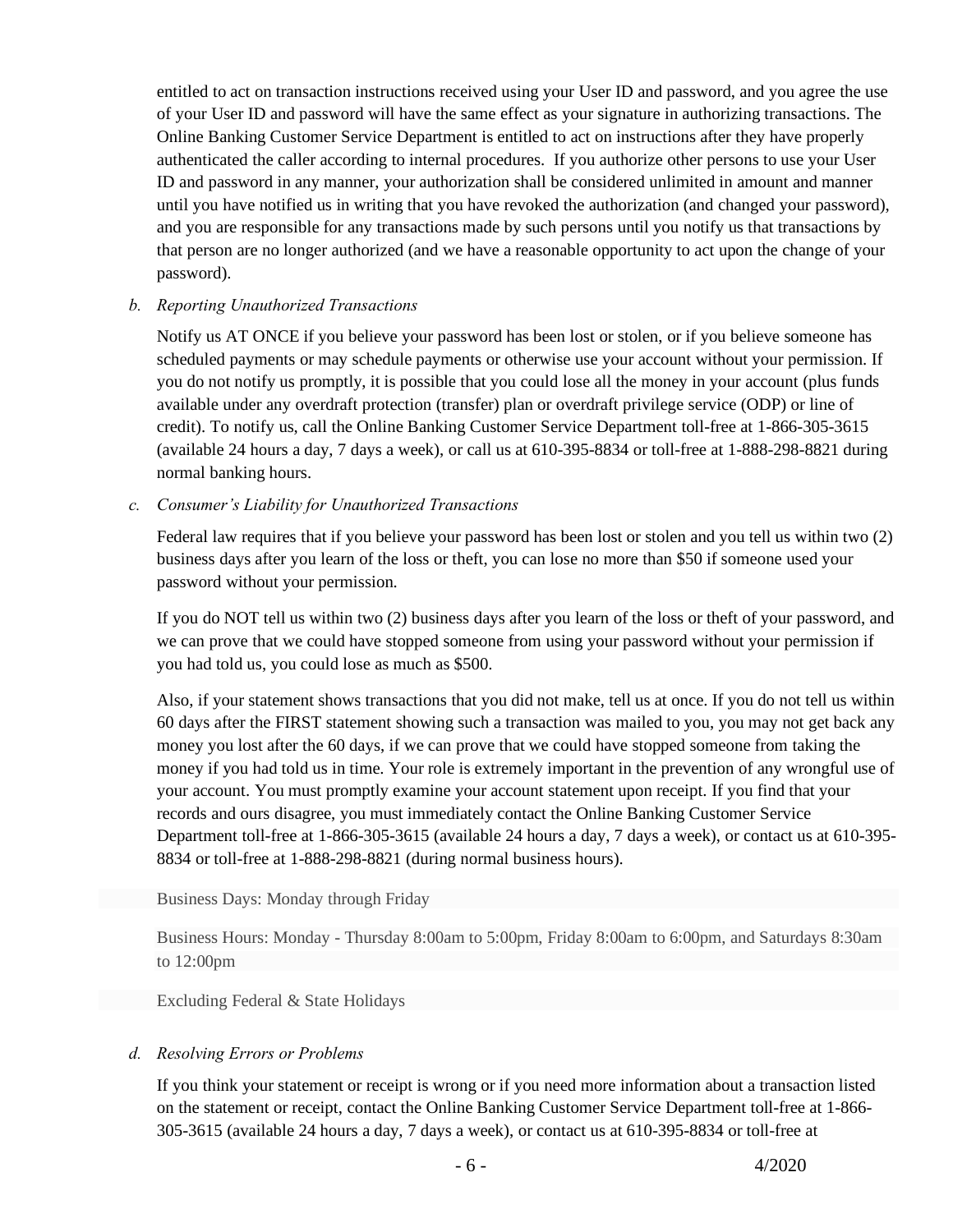1-888-298-8821 (during normal business hours), or write us at:

New Tripoli Bank 7747 Claussville Road Orefield, PA 18069

We must hear from you no later than 60 days after we sent the FIRST statement on which the problem or error appeared. When you contact us, our representative will need to know the following information:

- 1. Your name and account number;
- 2. A description of the error or the transaction you are unsure about, and the explanation of why you believe it is an error or why you need more information; and
- 3. The dollar amount of the suspected error.

If you tell us orally (or by electronic communication), we may require that you send us your complaint or question in writing within ten (10) business days. We will determine whether we committed an error within ten (10) business days after we hear from you and will correct any error promptly. If we need more time, however, we may take up to 45 days to investigate your complaint or question. If we take the additional 45 days, we will adjust the applicable accounts within ten (10) business days for the amount you think is in error, so that you or your intended recipient will have the use of the money during the time it takes us to complete our investigation. If we ask you to put your complaint or question in writing and we do not receive it within ten (10) business days, we may not adjust the applicable accounts. If we decide that there was no error, we will send you a written explanation within three business days after we finish our investigation. You may ask for copies of the documents that we used in our investigation.

We are not responsible for errors, delays and other problems caused by or resulting from the action or inaction of other financial institutions. Although we will try to assist you in resolving any such problems, you understand that any such errors, delays or other problems are the responsibility of the relevant financial institution or the intended recipient of funds. Any rights you may have against a financial institution for such errors, delays or other problems are subject to the terms of the agreements you have with such financial institution, including any time limits during which complaints must be made.

#### 2. Other Consumer Rights and Obligations

*a. Maintaining Accounts* 

You agree to properly maintain any accounts you have with the Institution and to comply with the Terms and Conditions governing these accounts.

*b. General Warranties*

You warrant and represent that the information you are providing us with is true, correct and complete. You agree not to impersonate any person or use a name that you are not authorized to use. You agree to promptly update your records if your email address or other information changes. You warrant that you will not use the Online Banking Service for any purpose that is unlawful or is not permitted, expressly or implicitly, by the terms of this Agreement or by any applicable law or regulation. You further warrant and represent that you will not use the Online Banking Service in any manner that could damage, disable, overburden, or impair the Online Banking Service or interfere with any other party to use and enjoyment of the Online Banking Service.

*c. Preauthorized Payments through the Bill Pay Service*

You may use the Bill Pay Service to schedule bill payments to named payees/merchants from your designated checking account. The Institution reserves the right to refuse to make payments to certain merchants. You must designate named payees/merchants to which you want bill payments to be made and provide the Institution with account numbers and other information requested by the Institution to make sure your payments can be properly credited.

By designating named payees/merchants and transmitting a payment instruction, you authorize the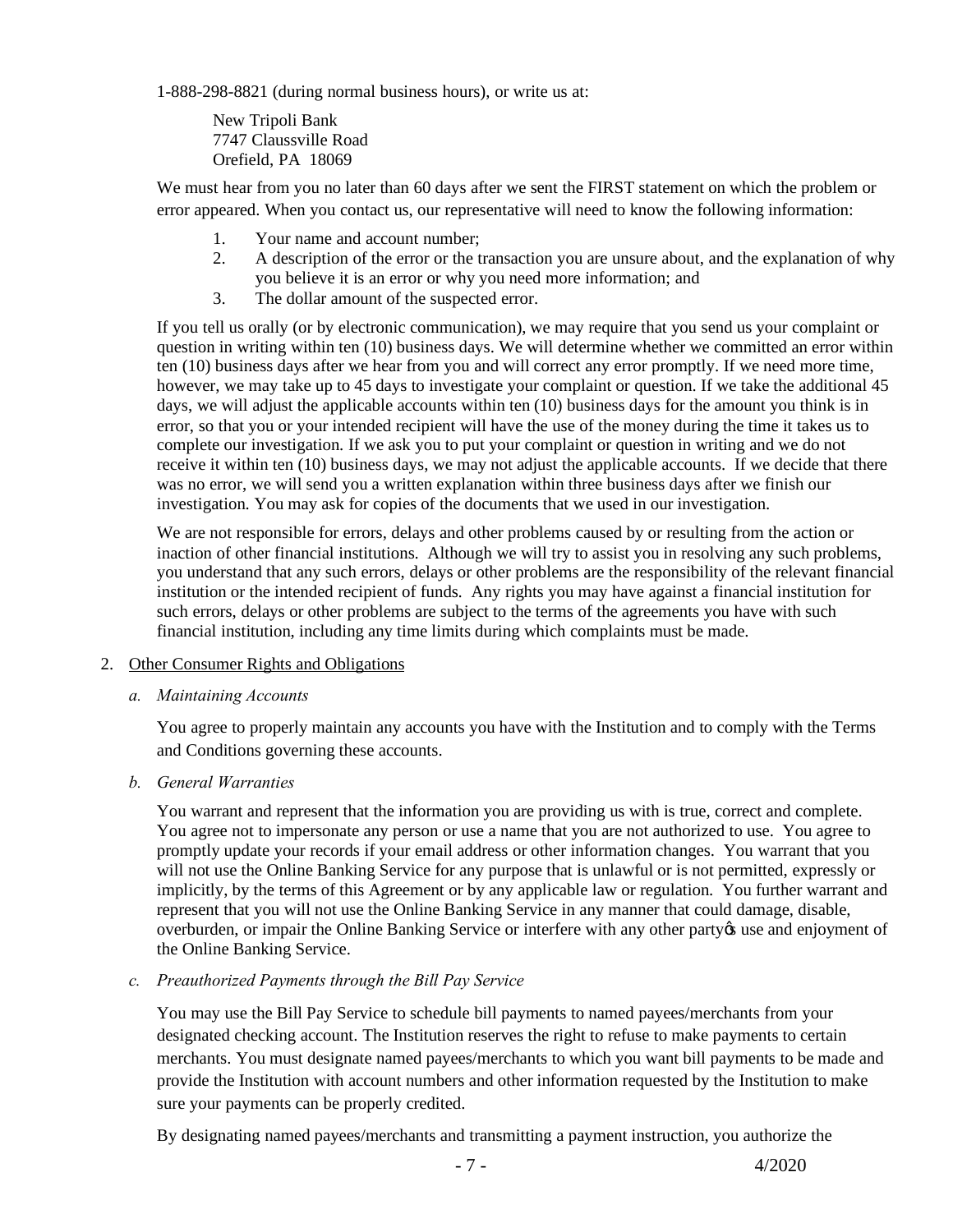Institution to follow the payment instruction and transfer funds from your designated checking account to these merchants according to those instructions. If there are insufficient funds in your checking account (including funds available under any overdraft protection (transfer) plan or overdraft privilege service (ODP) or line of credit) to make the payments you have authorized, the Institution may refuse to make the payment or make the payment and thereby overdraw your account. In either event, you agree to be responsible for any non-sufficient funds ("NSF") items, including any overdraft/NSF charges that may apply in accordance with your Account Agreement(s).

### **X. Responsibilities and Warranties of the Institution**

- 1. Institutiongs Rights and Responsibilities under Regulation E
	- *a. Institution's Responsibility for Processing Transactions*

If we do not provide a bill payment instruction on time, if we cause an incorrect amount to be removed from an account or if we cause funds from an account to be transferred to any account other than the account or payee's account specified in the applicable bill payment instruction, we shall be responsible for returning the improperly transferred funds and/or for directing any misdirected funds to the proper account or intended payee<sub>/8</sub> account.

We are liable for any losses and damages arising from our gross negligence or willful misconduct or if we breach a representation or warranty to you.

*b. Limitations of Institution's Responsibility for Processing Transactions* 

EXCEPT AS EXPRESSLY SET FORTH ON OUR WEBSITE OR IN THIS AGREEMENT, WE DISCLAIM ALL WARRANTIES OF ANY KIND, EXPRESS OR IMPLIED, INCLUDING NON-INFRINGEMENT OF THIRD-PARTY INTELLECTUAL PROPERTY RIGHTS.

WE WILL NOT BE LIABLE FOR ANY INDIRECT, INCIDENTAL, SPECIAL, CONSEQUENTIAL OR PUNITIVE DAMAGES OF ANY KIND RESULTING FROM THE USE OF OR THE INABILITY TO USE THE ONLINE BANKING SERVICE, INCLUDING DAMAGES FOR LOSS OF PROFITS, USE, DATA OR OTHER INTANGIBLES, EVEN IF WE HAD BEEN ADVISED OF THE POSSIBILITY OF SUCH DAMAGES.

There are some exceptions to the Institution is liability for processing transactions on the consumer  $\alpha$ accounts. We will not be liable, for instance:

- i. If, through no fault of ours, you do not have enough money in your account to make the transfer;
- ii. If the transfer would exceed the funds available under any overdraft protection (transfer) plan or overdraft privilege service (ODP) or line of credit;
- iii. If the funds in your account were attached or the transfer cannot be made because of legal restrictions affecting your account;
- iv. If the systems were not working properly and you knew about the breakdown when performing the transaction;
- v. If circumstances beyond our control such as interruption of telephone service or telecommunication facilities, or natural disaster (such as a fire or flood) prevent the transfer, despite reasonable precautions that we have taken;
- vi. If you have not provided us with complete and correct payment information, including without limitation the name, address, account number and payment amount for the payee on a bill payment;
- vii. If you have not properly followed the instructions for using the Institution's Online Banking Service;
- viii. If your operating system or software was not properly installed or functioning properly; or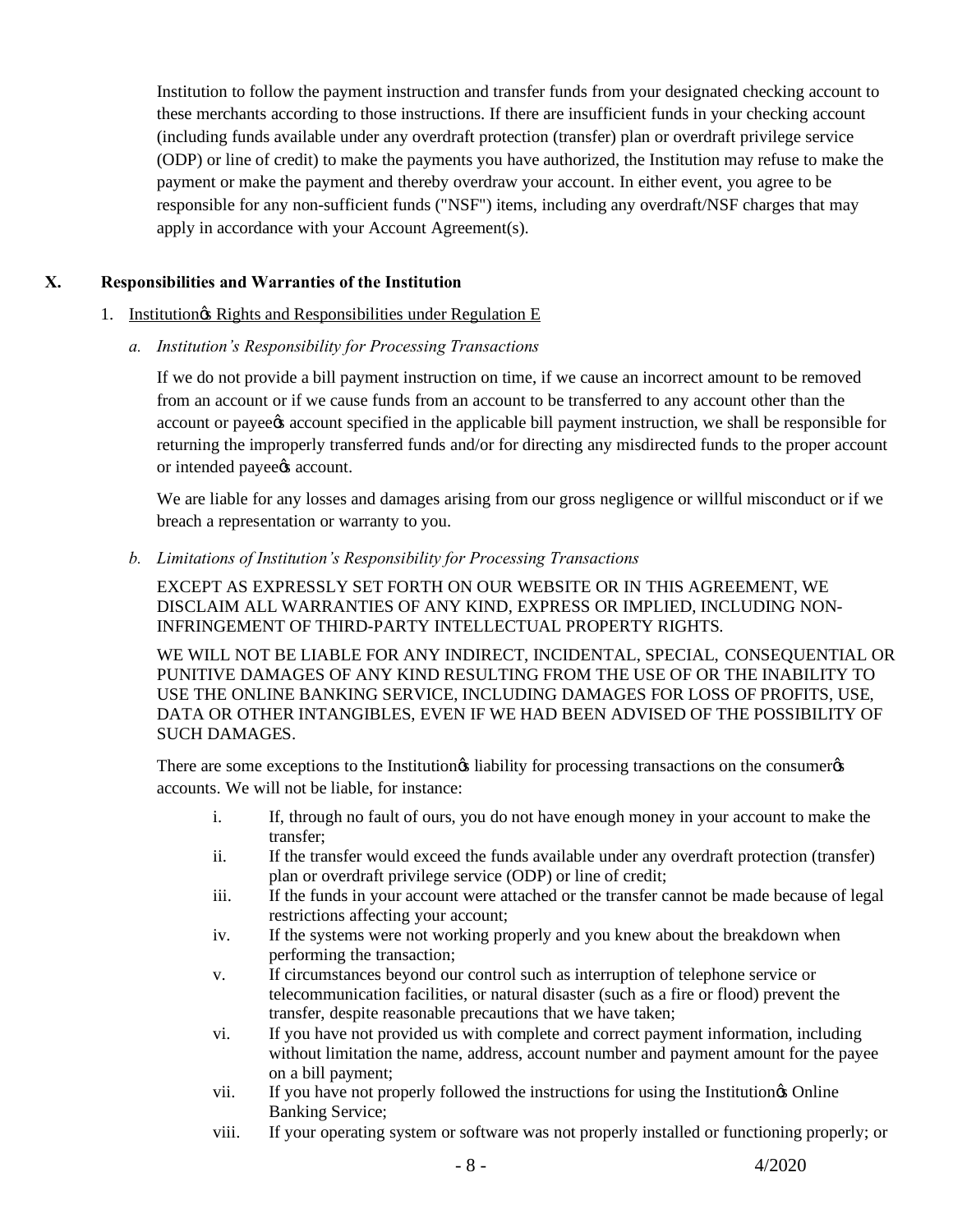ix. There may be other exceptions stated in our agreement with you.

Finally, the Online Banking and Bill Pay Services are provided to you by Fiserv. Our service provider is an independent contractor and is not our agent. To the extent permitted by applicable law, we will not be responsible for any error, damage or other loss caused by our service provider.

You agree that we shall not be responsible for any loss, property damage or bodily injury arising out of or resulting from the failure of any person to provide you with access to our Online Banking Service, whether caused by the equipment, software, the Institution, Internet service providers, Internet browsers, or the parties providing communication services to or from us to you. We are not liable for war, acts of government that may restrict or impair use of the Online Banking Service, hurricanes, floods or other disasters, nor shall we be responsible for any direct, indirect, special or consequential, economic or other damages relating in any way to the foregoing. Our sole responsibility for an error in an Online Banking transaction will be to correct the error, but in no case will we be liable for any indirect, special, incidental or consequential damages, including loss of profits, revenue, data or use by you or any third party, whether in an action in contract or tort or based on a warranty, even if we were aware of the possibility that such damages might arise.

- 2. Other Institution Rights and Obligations; Limitation of Institution & and Other Provider &; Responsibilities.
	- *a. Warranties of Fitness and Merchantability*

NEITHER THE INSTITUTION, ANY SOFTWARE SUPPLIER OR ANY INFORMATION PROVIDER MAKE ANY WARRANTY, EXPRESS OR IMPLIED, TO YOU CONCERNING THE SOFTWARE, EQUIPMENT, BROWSER OR OTHER SERVICES INCLUDING, BUT NOT LIMITED TO, ANY WARRANTY OF MERCHANTABILITY OR FITNESS FOR PARTICULAR PURPOSE (OR NO INFRINGEMENT OF THIRD-PARTY RIGHTS), UNLESS DISCLAIMING SUCH WARRANTY IS PROHIBITED BY LAW.

#### *b. Computer-Related Warranties*

Neither the Institution, any software supplier or information provider are liable for any computer virus or software-related problems which may be attributable to software or the services provided in connection with the Online Banking Services.

#### **XI. Fees and Charges**

There are currently no monthly service charges or transaction fees for the Online Banking or Bill Pay Services. However, you are responsible for all telephone charges you incur in connecting to the Online Banking or Bill Pay Services. You are also responsible for charges by any Internet Service Provider you use.

### **XII. Electronic Mail (Email).**

Sending electronic mail (email) through the Message Center within the Online Banking Service is a very good way to communicate with Institution regarding your accounts or the Online Banking Services. Email is provided for you to ask questions about your account(s), add new accounts to your Online Banking Service, and provide general feedback. Email is accessible after you sign-on with your User ID and password to the Online Banking Service. To ensure the security of your account information, we recommend that you send a secure email through the Message Center within the Online Banking Service when asking specific questions about your account(s).

You cannot use email to initiate Online Banking Service transactions. All such transactions must be initiated using the appropriate functions within the Institution<sub>of</sub> Online Banking site.

Institution will not be liable for any errors, omissions, claims, or problems of any kind involving your email. If you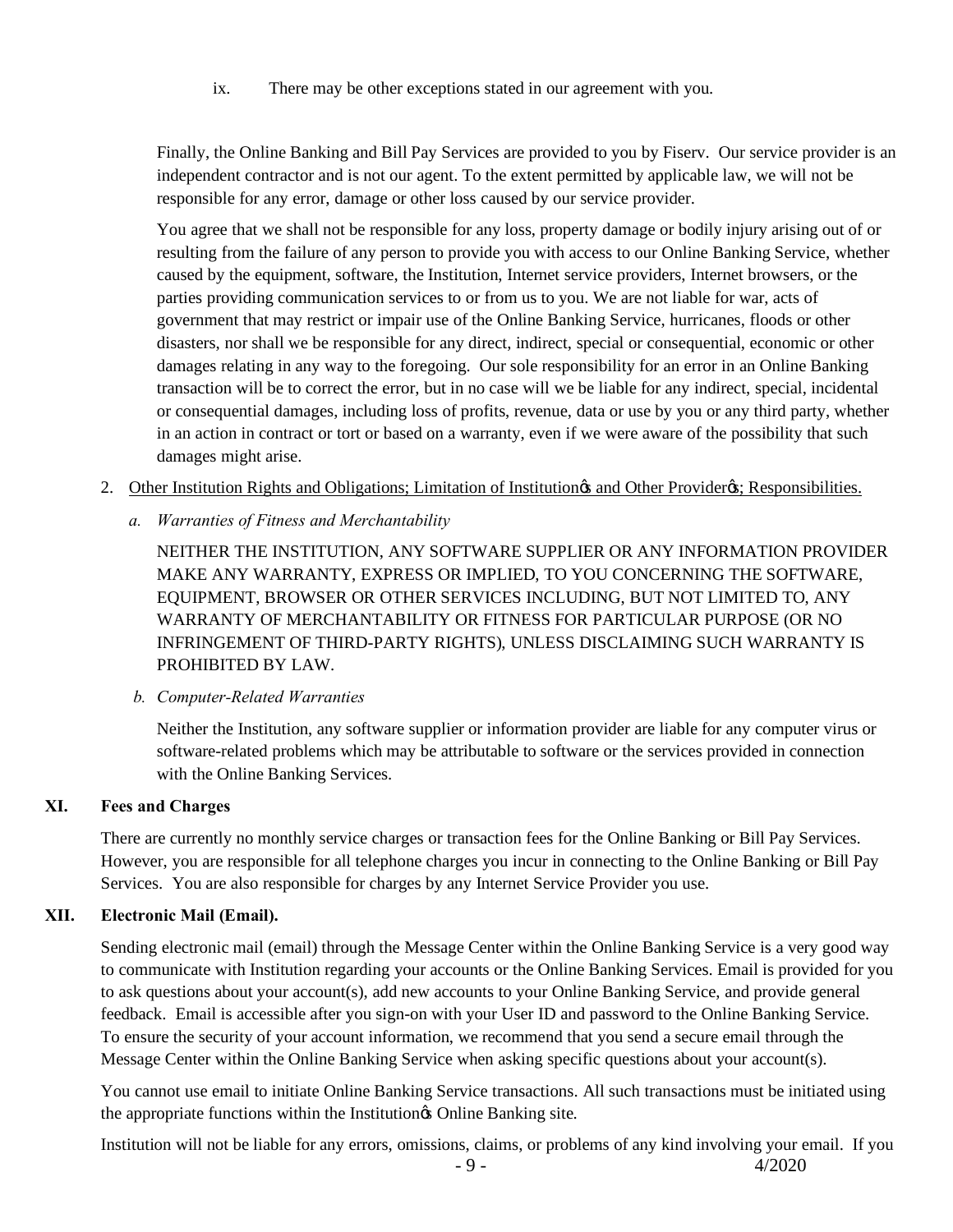email us or ask us to reply to you via email you agree to hold us harmless from any consequences, including financial loss, resulting from any unauthorized use or disclosure of your account or personal information resulting from email. We are not required to act on any email received and are not responsible for misdirected, lost, or untimely emails. We may not immediately receive email communications that you send, and we will not act based on email requests until we receive your message and have a reasonable opportunity to act. You should not rely on email if you need to communicate with us immediately; i.e., if you need to report an unauthorized transaction from one of your accounts or if you need to stop a payment that is scheduled to occur.

### **XIII. Privacy and Security**

We recognize the importance of protecting the confidentiality of all personal information about you. Personal information includes all the personally identifying information that you provide us in connection with your account and your use of Online Banking Services. You can see a full description of our privacy and security policies by clicking on the  $\delta$ Privacy Policy $\ddot{o}$  and  $\delta$ Internet Security Policy $\ddot{o}$  links on the account services page for the Online Banking Service. As more fully described in the  $\delta$ Internet Security Policy oilnk, we have multiple levels of security that have been designed especially for us, all your personal and financial information will be placed on a secure portion of our website. We do not use any persistent  $\tilde{\in}$  cookies on the browser to store any personal information.

As discussed in more detail in the  $\delta$ Privacy Policy $\ddot{o}$  link, we will only disclose information to third parties about your account or the bill payments you make:

- Where it is necessary for completing bill payments, or
- In order to comply with government agency or court orders, or
- If you give us your written permission.

### **XIV. Links to other Sites**

Information that Institution publishes on the World Wide Web may contain links to other sites and third parties may establish links to Institution $\alpha$  site. Institution makes no representations about any other website that you may access to, from or through this site. Unless expressly stated in writing, Institution does not endorse the products or services offered by any company or person linked to this site nor is Institution responsible for any software or the content of any information published on the site of any third party. You should take precautions when downloading files from sites to protect your computer software and data from viruses and other destructive programs.

### **XV. Virus Protection**

Institution is not responsible for any electronic virus that you may encounter using the Online Banking Services. We encourage you to routinely scan your computer and diskettes using a reliable virus protection product to detect and remove viruses. If undetected and unrepaired, a virus can corrupt and destroy your programs, files and hardware.

#### **XVI. Damages and Warranties**

In addition to the terms previously disclosed, Institution is not responsible for any losses, errors, injuries, expenses, claims, attorney's fees, interest or other damages, whether direct, indirect, special, punitive, incidental or consequential, (collectively,  $\tilde{o}$ Losses $\tilde{o}$ ) caused by the use of the Online Banking Services or in any way arising out of the installation, use or maintenance of your personal computer hardware or software, including any software provided by Institution or one of its suppliers. In addition, Institution disclaims any responsibility for any electronic virus/viruses) a customer may encounter after installation of such software or use of the Online Banking Services. Without limiting the foregoing, neither Institution nor its suppliers shall be liable for any: (i) failure to perform or any Losses arising out of an event or condition beyond their reasonable control, including but not limited to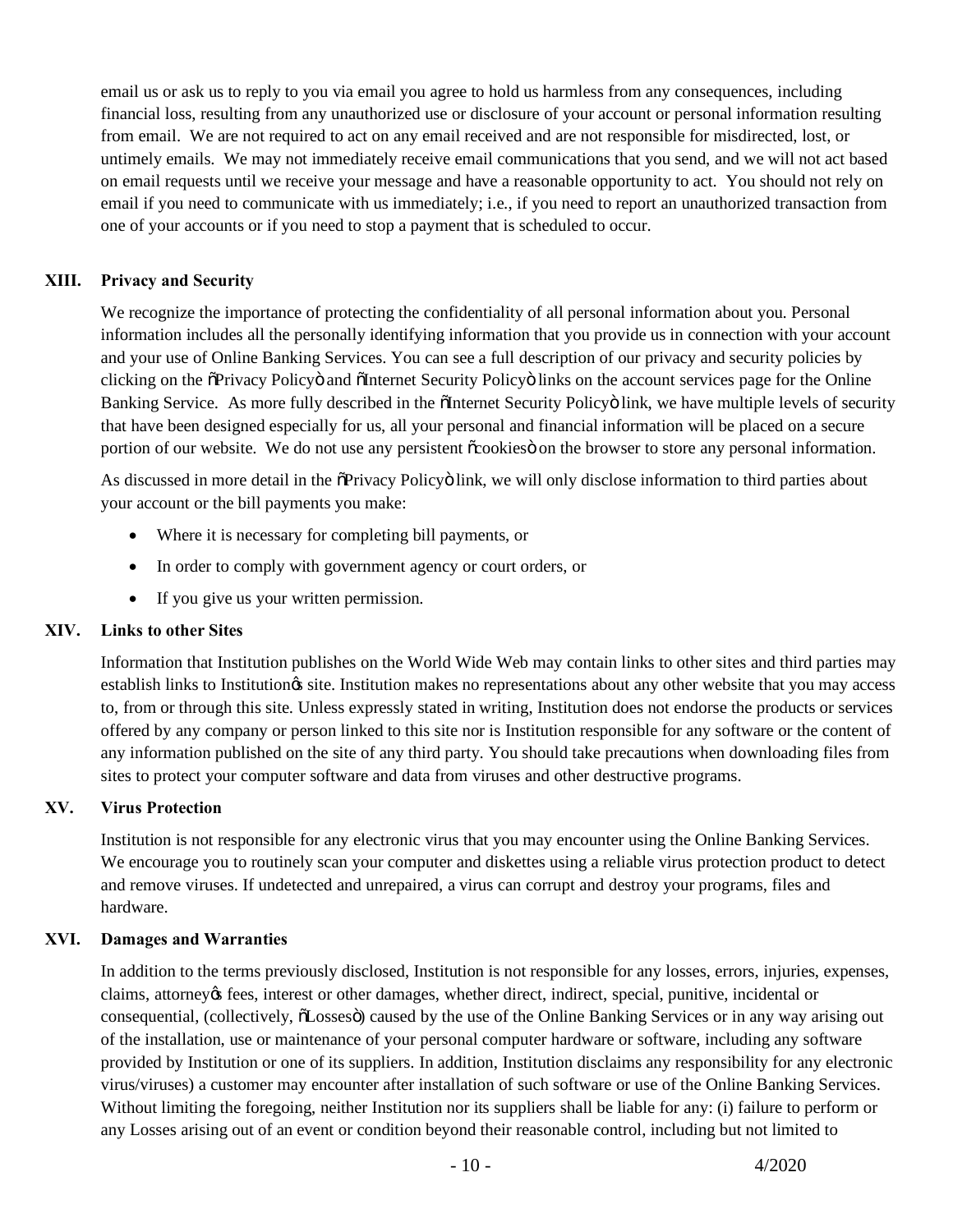communications breakdown or interruption, acts of God or labor disputes; or (ii) the loss, confidentiality or security of any data while in transit via the Internet, communication lines, postal system or ACH network. Institution and its suppliers provide the Online Banking Service from their own sites and they make no representation or warranty that any information, material or functions included in the Online Banking Service are appropriate for use by you in your jurisdiction. If you choose to use the Online Banking Service, you do so on your own initiative and are solely responsible for compliance with applicable local laws and regulations. Neither Institution nor its suppliers warrant the adequacy, accuracy or completeness of any information provided as a part of the Online Banking Service or contained in any third-party sites linked to or from Institution & website. INSTITUTION MAKES NO REPRESENTATIONS OR WARRANTIES REGARDING THE ACCURACY, FUNCTIONALITY OR PERFORMANCE OF THE ONLINE BANKING SERVICE, OR ANY SOFTWARE THAT MAY BE USED IN CONNECTION WITH SAME. INSTITUTION DISCLAIMS ANY EXPRESS OR IMPLIED WARRANTIES, INCLUDING ANY WARRANTIES OF MERCHANTABILITY, FITNESS FOR A PARTICULAR PURPOSE OR ERROR-FREE OPERATION.

### **XVII. Indemnification**

Customer shall indemnify, defend and hold harmless Institution and its officers, employees, directors, suppliers and agents, in their individual capacities or otherwise, from and against any Losses arising out of: (i) Customergs negligence; (ii) Customer os failure to comply with applicable law; or (iii) Customer is failure to comply with the terms of this Agreement.

### **XVIII. Additional Remedies**

Due to the likelihood of irreparable injury, Institution shall be entitled to an injunction prohibiting any breach of this Agreement by Customer.

#### **XIX. Termination and Changes in Terms**

Your Online Banking Services or Bill Pay Services remain in effect until terminated by you or us. You may cancel your Online Banking Services or Bill Pay Services at any time by notifying us of your intent to cancel. You may not terminate your participation in the Online Banking Service if you have outstanding bill payments scheduled. If you have no outstanding bill payments you can terminate service participation by sending an email, or calling the Online Banking Customer Service Department toll-free at 1-866-305-3615 (available 7 days a week, 24 hours a day), or calling us at 610-395-8834 or toll-free at 1-888-298-8821 during normal business hours, or writing to us at:

New Tripoli Bank 7747 Claussville Road Orefield, PA 18069

This cancellation applies only to your Online Banking or Bill Pay Services and does not terminate your other relationships with us. Termination shall not affect the rights and obligations of the parties for transactions made with Online Banking or Bill Pay Services before we have had a reasonable time to respond to your termination request. We may terminate your participation in Online Banking Services or Bill Pay Services for any reason, at any time. We will attempt to notify you in advance, but we are not obliged to do so. If you are enrolled in Online Banking or Bill Pay Services and do not use the services for ninety (90) days, we will terminate your Online Banking and Bill Pay Services. We will try to notify you in advance, but we are not obligated to do so.

We may amend this Agreement (including changes in fees and charges) at any time. We agree to give you notice of the change (as applicable law requires), if the change would result in: (i) the imposition of, or any increase to, any fees for any Online Banking Service; (ii) increased liability for you; (iii) fewer types of available electronic funds transfers; and/or (iv) stricter limitations on the frequency or dollar amount of transfers. If advance notice of the change is not required, and disclosure does not jeopardize the security for your Eligible Account or our Online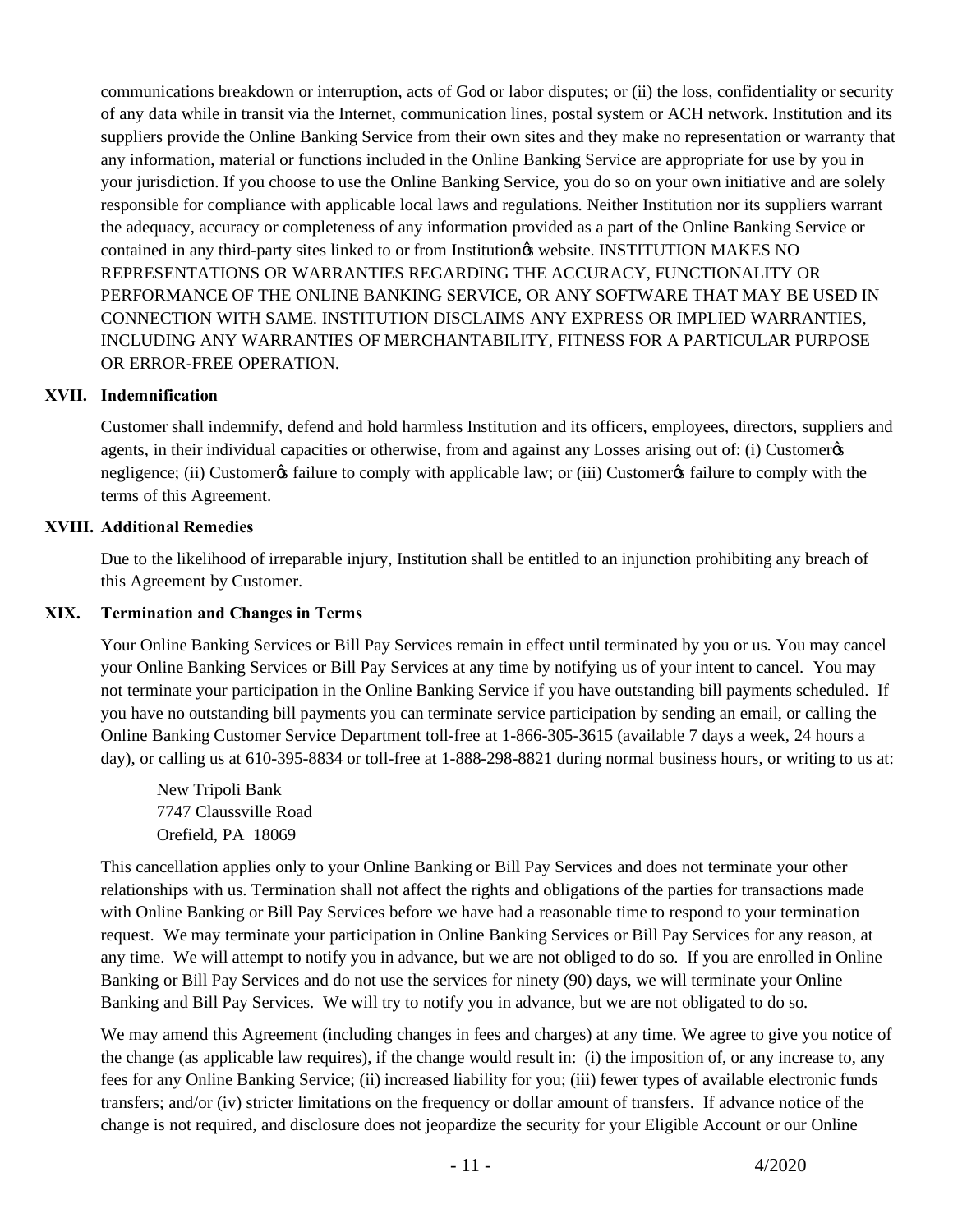Banking Service, we may notify you of the change in terms by mail or by posting a notice on our Institution website. If you wish to decline to be bounded by the changes, you should terminate the Online Banking Service to which the change relates; otherwise you will be deemed to have accepted and agreed to the change. Your continued use of the Online Banking Service after our change of terms constitutes your agreement to the amendment(s). The terms of your other account agreements shall continue to apply.

### **XX. Applicable Rules, Laws, and Regulations**

You submit to the jurisdiction of, and this Agreement shall be governed by the laws of, the Commonwealth of Pennsylvania, U.S.A., as well as the federal laws of the U.S.A. Venue for any action arising out of this Agreement shall be in a state court of competent jurisdiction covering New Tripoli, Pennsylvania, U.S.A. The prevailing party in any such action shall be entitled to the recovery of its reasonable attorney  $\alpha$  fees, costs, and expenses.

### **XXI. Assignment**

This Agreement may not be assigned by you. This Agreement is binding upon your heirs and the Institution  $\alpha$ successors and assigns. Institution may assign its rights and/or delegate all or a portion of its duties under this Agreement to a third party.

### **XXII. Integration**

This Agreement constitutes the entire understanding of the parties with respect to the subject matter of this Agreement, and all prior agreements, understandings and representations concerning such subject matter are canceled in their entirety. Notwithstanding the foregoing, this Agreement is in addition to any other agreements between you and Institution.

### **XXIII. Severability**

If there is a conflict between the terms and conditions of this Agreement and one or more terms contained in another agreement between you and the Institution, this Agreement will control.

#### **XXIV. Waiver**

Institution shall not, by the mere lapse of time, without giving notice or taking other action, be deemed to have waived any of its rights under this Agreement. No waiver by Institution of a breach of this Agreement shall constitute a waiver of any prior or subsequent breach of this Agreement.

### **XXV. Force Majeure**

Neither party shall be liable for any loss nor damage due to causes beyond its control, including fire, explosion, lightning, pest damage, power surges or failures, strikes or labor disputes, water, acts of God, the elements, war, civil disturbances, acts of civil or military authorities or the public enemy, inability to secure raw materials, transportation facilities, fuel or energy shortages, acts or omissions of communications carriers, or other causes beyond that party os control. Except as otherwise provided in this Agreement, either party may terminate this Agreement immediately on written notice if the other party is prevented from performing its obligations under this Agreement for a period of more than thirty (30) days due to the reasons set forth in this subsection.

### **XXVI. Construction**

This Agreement shall be construed equally against the parties regardless of who is more responsible for its preparation. If there is a conflict between a part of this Agreement and any present or future law, the part of this Agreement that is affected shall be curtailed only to the extent necessary to bring it within the requirements of that law. The holding of any provision of this Agreement as invalid, illegal, or unenforceable, in whole or in part, shall not affect the other provisions of this Agreement, which shall remain in full force and effect.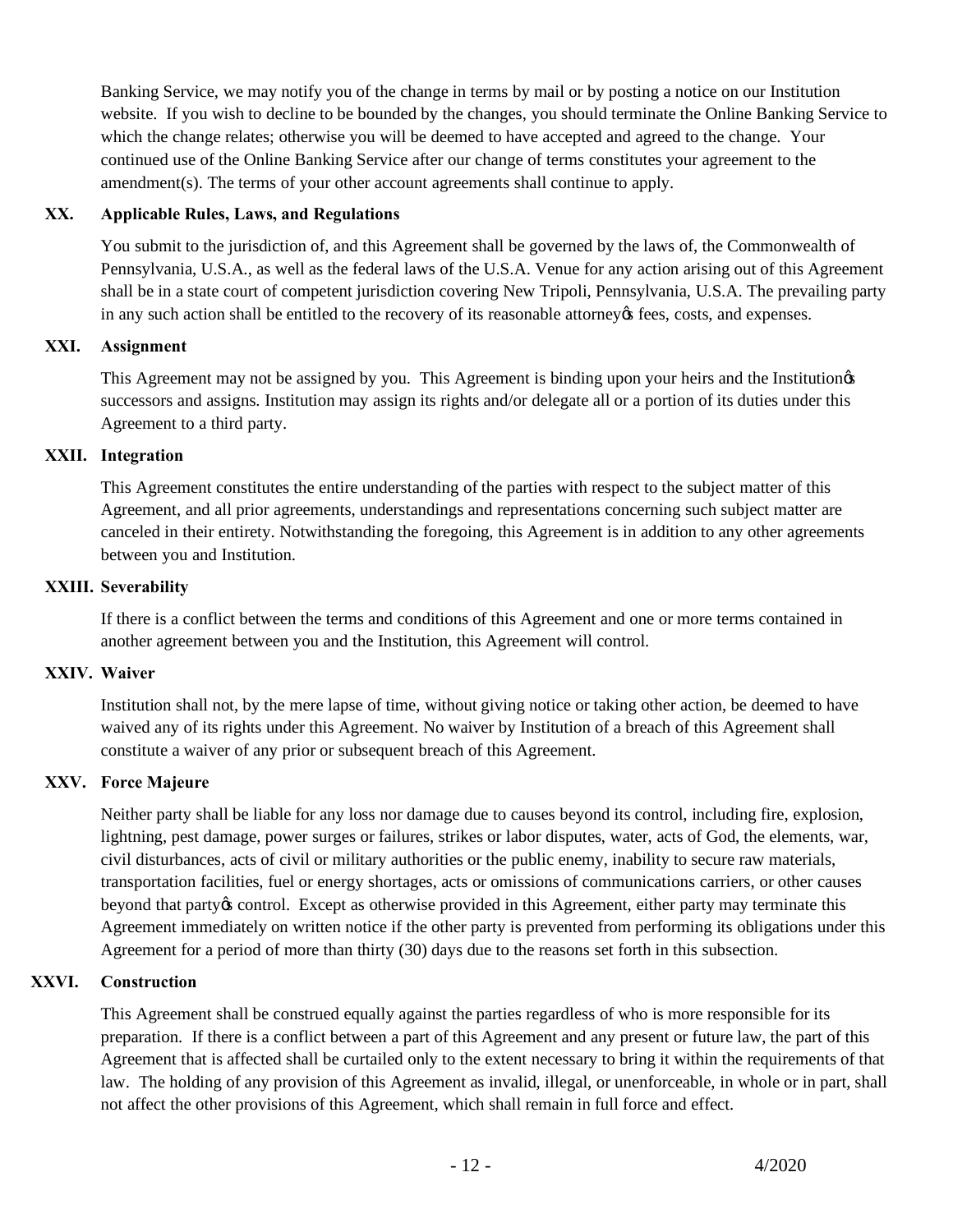#### **XXVII. Ownership of Website**

The content, information and offers on our website are copyrighted by New Tripoli Bank and the unauthorized use, reproduction, linking or distribution of any portions is strictly prohibited.

### **XXVIII. Geographic Restrictions**

The Online Banking Service described in this Agreement and any application for such services available at our website are solely offered to citizens and residents of the United States of America residing in the United States of America. Citizens and residents may not be able to access the Online Banking Service outside the United States of America.

### **XXIX. Bill Pay Service**

The Bill Pay Service allows you to pay bills out of a designated checking account on a one-time or periodic basis to payees that you designate subject to the limitations described below. Institution does not provide the service directly. Instead, Institution entered into an agreement with a bill payment provider, Fiserv, to provide the bill pay services directly to you. Through the Bill Pay Service, you can pay bills from your designated checking account to businesses or individuals. You can pay designated bills through the Bill Pay Service on the date and in the amount you request. You can arrange to pay one time or make recurring bill payments. To be recurring, payments must be for the same amount, payable to the same payee and payable at regular intervals (weekly, bi-weekly, monthly, semi-monthly, quarterly, semi-annually or annually). You may make bill payments in any amount up to the available collected funds in your Account, but not to exceed \$25,000 for any one bill payment. There is no limit to the number of payments that may be authorized. You may only designate your regular checking or interest checking account for Bill Pay Services. Federal regulations require us to limit either by contract or in practice the number of certain types of transfers from savings and money market accounts. You are limited to six (6) preauthorized electronic funds transfers which include ACH transactions per month. Each fund transfer or payment through the Online Banking Service from your savings or money market account is counted as one (1) of the limited transactions you are permitted each month. However, payments to your loan accounts with us are not counted toward this limit for savings accounts and money market accounts. While payments are initiated by you electronically, they are ultimately paid via an automated clearinghouse (ACH) network or by a paper check. Payments delivered over an ACH network are governed by the rules and performance standards of that network.

By furnishing the names of your payees/merchants and their addresses, you authorize Institution and its bill payment provider to follow the payment instructions you provide for those payees/merchants. When payment instructions are received, funds will be remitted from the designated checking account, to the appropriate payee on your behalf on the day that you request ("Send Onö Date). However, there is no obligation to make requested payments unless your account and/or overdraft protection (transfer) plan and/or overdraft privilege service (ODP) and/or line of credit has enough funds or credit availability to pay the bill as of the  $\tilde{\sigma}$ Send On $\tilde{\sigma}$ Date.

### *A. BILL PAYMENT LIMITS*

You may not schedule a single bill payment for greater than \$25,000.

#### *B. "SEND ON" DATE vs. "DELIVER BY" DATE*

When scheduling a bill payment, note the difference between the  $\delta$ SEND ON $\ddot{o}$  date and the  $\delta$ DELIVER BY<sub>0</sub> date. The  $\delta$ SEND ON<sub>0</sub> date is the date we will attempt to deduct the payment amount from your designated checking account. The  $\delta$ SEND ON $\ddot{o}$  date can be one to five business days before the "DELIVER BY" date. If the attempted deduction fails because you did not have enough funds in your designated checking account (or overdraft protection (transfer) plan or overdraft privilege service (ODP) or line of credit), we will send you an email indicating this situation. If the second attempted deduction is not successful, the transaction will be cancelled, and you will be responsible for rescheduling. If the second attempted deduction is successful, the payment will be processed and remitted to the payee, however the "DELIVER BY" date will be one business day later. If you receive an email because the first attempted deduction was not successful, you should access the Online Banking Service to determine the date of the second deduction attempt

If you schedule a payment with the  $\delta$ SEND ON $\ddot{o}$  date as the current date, you must have adequate funds in your account at the time the payment is scheduled. The funds will be deducted shortly after you log out of

 $-13 - 4/2020$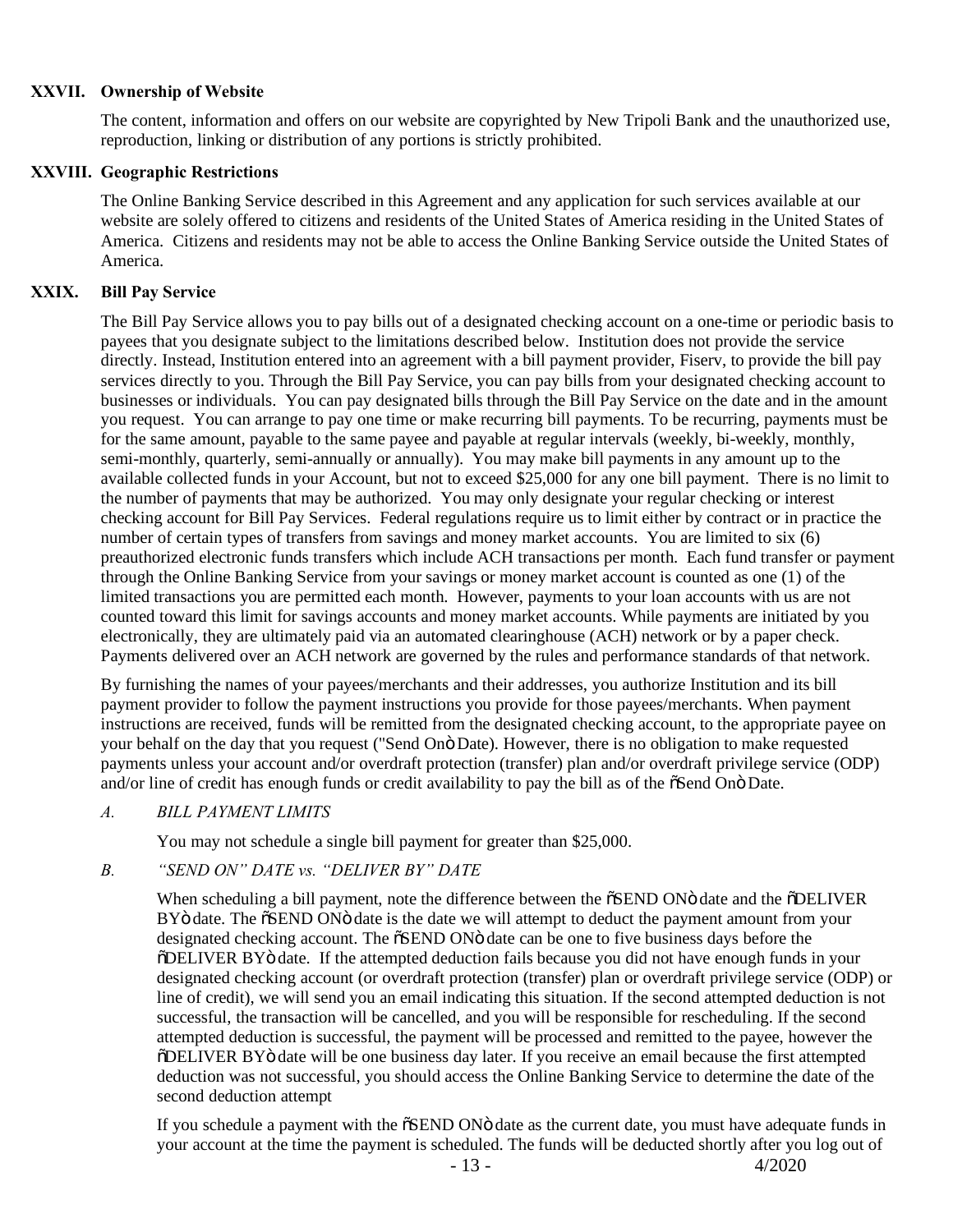the session. If you schedule a payment with the  $\delta$ SEND ON $\ddot{o}$  date in the future, there must be adequate funds in your account when we attempt the deduction. This can occur anytime between 12:01 am and 4:00 pm EST.

The  $\delta$ DELIVER BY $\ddot{o}$  date is the date that you can expect the payee to receive your payment. The "DELIVER BY" date for your payment should be no later than the due date the payee has indicated for the payment.

## *C. HOLIDAY/WEEKEND PAYMENTS*

If the  $\delta$ DELIVER BY $\ddot{o}$  dates fall on a weekend or a holiday, the funds cannot be delivered on that day. To avoid late fees or finance charges and to ensure timely delivery, the payment will be deducted from your account one to two business days earlier than originally scheduled. Because your account will be debited earlier than expected, you may not have available funds and your payment could overdraw your account. Therefore, you may want to change the date of your scheduled payment to avoid having the payment withdrawn and the possibility of overdraft fees. If you decide to change your payment, it must be changed at least one day before it is scheduled to be processed. Any changes you make may affect the date by which the payment is received. All payment delivery rules governing on-time delivery and the Payment Guarantee remain in full force.

An Internet email and In-Session message will be communicated to end-users if a payment is scheduled to be paid on a holiday or weekend.

### *D. PAYMENT GUARANTEE*

If a properly scheduled payment is not received and posted on time by the payee, we will attempt to remove any late fees or assessed finance charges. (Finance charges are calculated based on your payment amount rather than your entire balance.) If the payee is unwilling or unable to remove them, we will pay the fees and finance charges directly to the payee. In addition, we will attempt to add a note of explanation to your account to ensure that the situation does not negatively impact your credit rating.

The Payment Guarantee applies to late fees and/or finance charges associated with the late posting of a payment, provided that the following conditions are met:

- 1. The payment was scheduled to be delivered on or before the due date of your bill, excluding any grace periods.
- 2. The payment was not made to a prohibited payee (see below) or the following type of payee:
	- Payments to payees located in the Armed Forces Postal Codes, such as  $AE \& AP$
	- · Payments to settle securities transactions
	- Payments to payoff special or delayed financing for purchases
	- Payments to credit counseling agencies who pay creditors on your behalf
- 3. The information supplied by you is correct (payee name and address, your name and account number as it appears on the payee's records).
- 4. You had enough funds in your account during our first deduction attempt on the  $\delta$ SEND ON $\ddot{o}$ date.

We will only be responsible for the direct fees or finance charges associated with the late payment. We will not be responsible for any other consequential damages that might arise from the late payment.

#### *E. EXPEDITED PAYMENTS*

You may submit payments to participating merchants that will be posted to your account with that merchant on the same day. Each participating payee has a cutoff time for which all payments must be remitted for the payment to be posted to your account on the same day. You will be charged a fee for each Expedited Payment you submit, regardless of whether the payment was submitted prior to the cutoff time.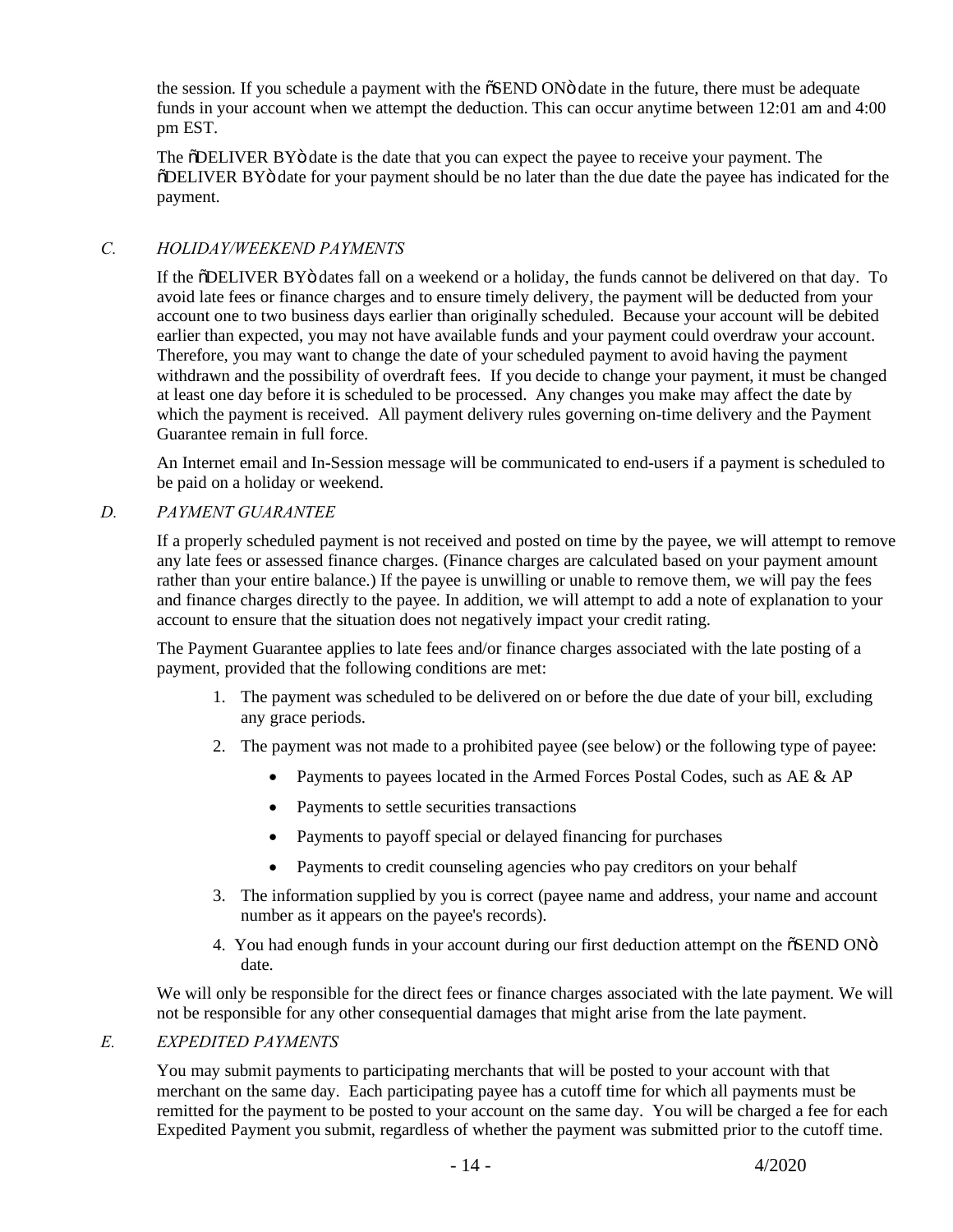The cutoff time, as well as the  $\delta$ Deliver By $\ddot{\text{o}}$  date, will be displayed to you before the payment is finalized. You must agree to the Terms and Conditions governing the Expedited Payment Service prior to submitting the expedited payment.

## *F. eBILLS*

eBills is a free service through which you can receive an electronic version of your bill from a participating payee. Once you sign up for eBills, the payee may stop sending your paper bills. Participating payees have an eBills link below their name on the "Payment Center· screen of our Bill Payments service. To sign up for the eBills service, click on the link below, enter required fields. An email will be sent to the email address you specify to notify you when an eBills is available. eBills can be viewed in the Bill Payment Service area of Online Banking. They will look exactly like your paper bill and will contain the same information.

## *G. PROHIBITED PAYEES*

We will not process payments on your behalf to payees meeting any of the following criteria:

- Designated by the Office of Foreign Asset Control as being a prohibited payee
- · Having an address outside of the United States (except for APO)
- Court-ordered payments such as alimony, child support, speeding tickets, etc.
- · Tax entities
- Collection agencies

If a payment to a prohibited payee is inadvertently processed, the payment guarantee outlined above does not apply to that payment, and we reserve the right to not process a payment to that payee in the future.

### *H. CANCELLING BILL PAYMENTS*

We may cancel a bill payment if we have reasonable belief that the payment is fraudulent. If we cancel a payment, we will attempt to contact you to inform you of this action.

You may cancel an outstanding bill payment at any time through the Online Banking Service. Bill payments are considered outstanding until the  $\delta$ SEND ON $\ddot{o}$  date.

You can cancel a  $\delta$ Recurring o transaction by verbal or written no later than 3 business days before the  $\delta$ SEND ON<sub>0</sub> date of the transaction by contacting Customer Service at the address or phone number listed in this agreement. If you call, we may also require you to put your request in writing and provide it to us within fourteen days. The notice must detail whether the cancellation applies to only one of the recurring transactions, or all transactions in the recurring stream.

### *I. RETURNED PAYMENTS*

In using the Service, you understand that the Service may return payments for various reasons, such as, but not limited to, the Service account number is not valid; the Service is unable to locate account; or Payee account is paid in full. The Service will use its best efforts to research and correct the returned payment or void the payment and credit your designated checking account. You will receive notification from the Service.

### *J. STOP PAYMENTS*

If you wish to change or cancel a pending payment, you must do so using the Service. If you ask us to cancel a payment, after we have issued a check and we agree to do so, we may charge you a stop payment fee. However, you should be aware that your initiation of certain electronic transfers will effectively eliminate your ability to stop payment of the transfer. Unless otherwise provided in this agreement, you may not stop payment of electronic fund transfers. Therefore, you should not employ electronic access for purchases or services unless you are satisfied that you will not need to stop payment.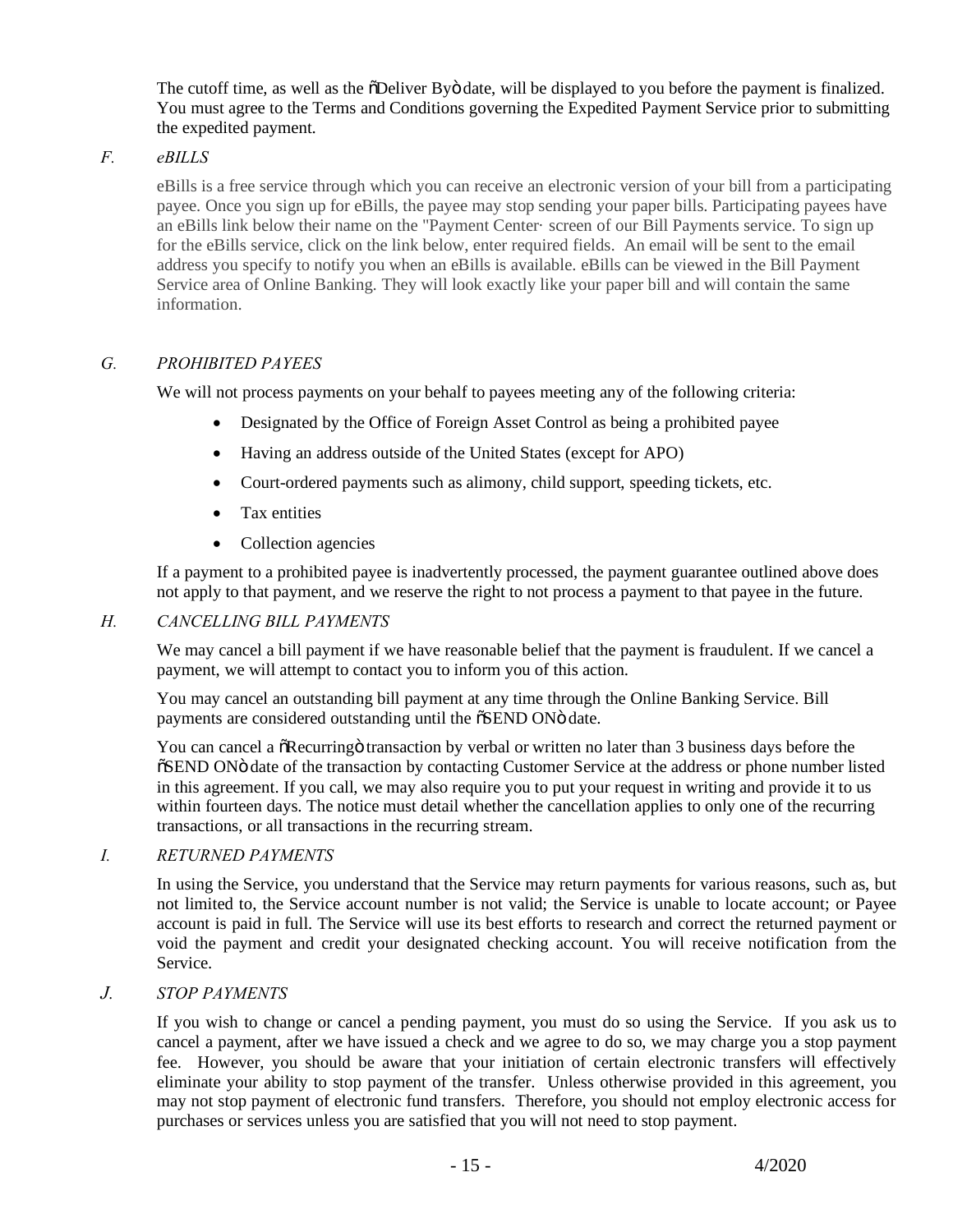Stopping the payment of a check is different from the cancellation of a bill payment. Once the bill payment has been debited from your account, you CANNOT cancel or stop a bill payment which has been paid electronically. You may be able to stop a Bill Payment paid by paper draft by contacting the Online Banking Customer Service Department toll-free at 1-866-305-3615 before the paper draft has cleared. We are entitled to a reasonable time period after we receive your stop payment request to notify our employees and take other action needed to stop payment. If the paper draft has not cleared, we will immediately process your stop payment request. We will notify you immediately if the paper draft already cleared. To be effective, this type of stop payment request must precisely identify the name of the payee, the payeeassigned account number and the amount and scheduled dated of the payment. You will incur stop payment charges as disclosed on the Bank $\alpha$  current Fee Schedule.

## *K. ELECTRONIC STATEMENTS*

**i)** eStatements: You may request to receive your checking, savings, or money market statement electronically. If you choose the e-Document delivery Service, a paper copy of the statement will no longer be provided. To request an electronic statement/bill, you must a) enroll your account by clicking on the Statement link in Online Banking; b) select "Online Only" Statement Delivery Option; and c) read and agree to the eDocument User Agreement. Upon enrollment, you will be able to view your enrolled account statement(s) online. For new deposit accounts, you will be able to view a statement online after the first account statement is produced.

**(ii)** Combined Statements. If you have a combined account statement enrolled for electronic statements and the primary account closes any time after enrollment, you will need to a) establish a new combined statement for the remaining accounts and request Online Only Statement Delivery Option for the new primary account; or b) request Online Only Statement Delivery Option for the remaining individual accounts.

**(iii)** Closed Accounts. If you close an account receiving electronic statements, you will need to print or save copies of your electronic statements prior to closing the account.

**(iv)** Joint Accounts. If one of the account owners requests an electronic statement for a joint account(s), the other account owner must also enroll for electronic statements to be able to view the account statement online.

**(v)** Canceling e-delivery. To cancel the electronic statements, you must contact Customer service at 610 395-8834 and request to be removed from e-Document Delivery Service. This will then generate a paper statement going forward.

## *L. INTERNET EMAIL NOTIFICATIONS*

It is important to keep a current Internet email address on file with us, as we use this to communicate important security events about your account to you such as:

- Password changes
- User ID changes
- · Internet email address changes (sent to old and new addresses)
- Adding New Payees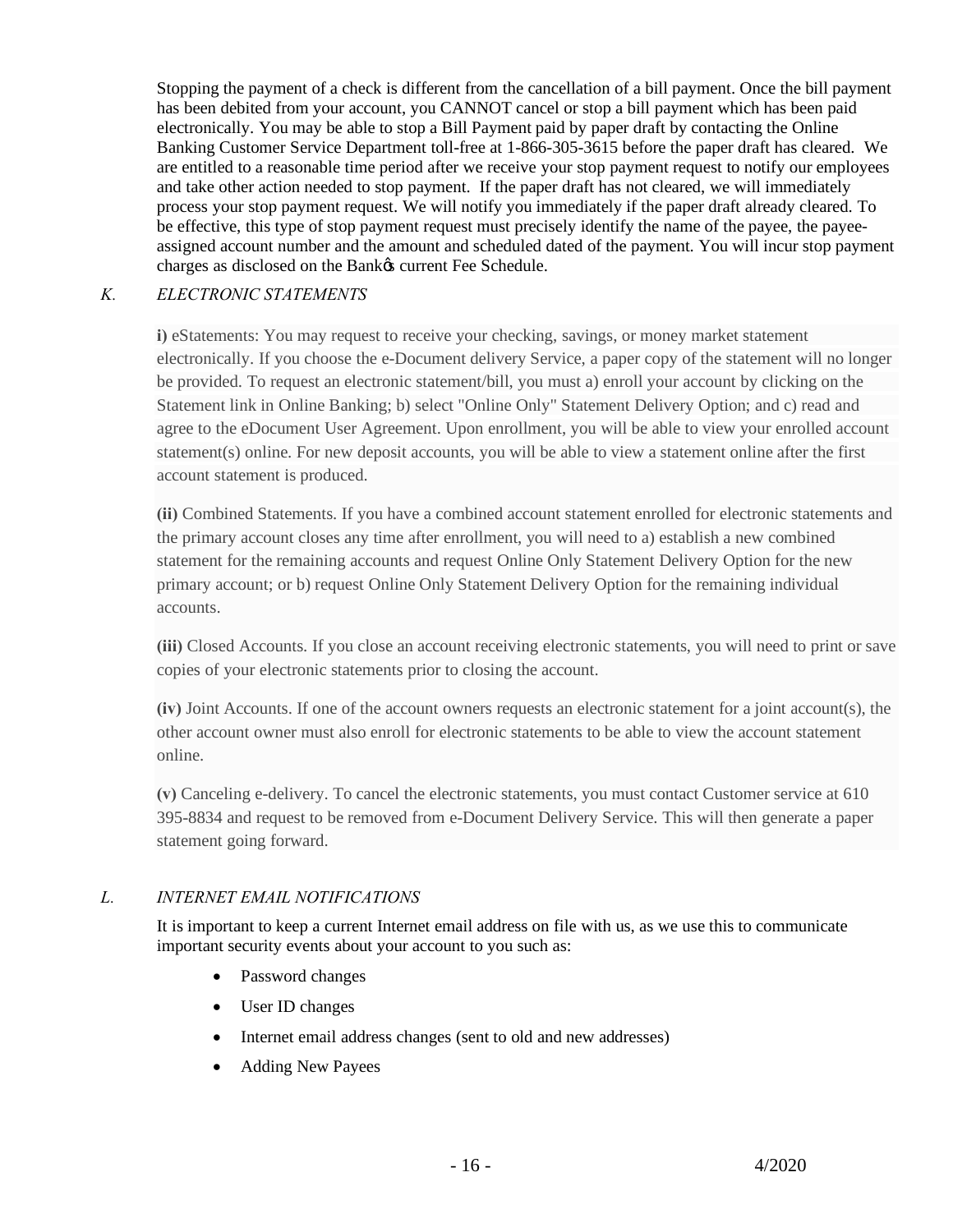## **XXX. Mobile Banking**

You have the option of accessing New Tripoli Bank Online Banking through a web browser on your mobile device. When using a mobile device, you may:

- Review account balances, account details and transaction history
- Schedule one-time bill payments
- · Make one-time funds transfers between New Tripoli Bank Accounts
- Receive, compose and send secure messages to/from the Bank

You will not be able to access all the functions/services that are accessible with a personal computer. Examples include, but are not limited:

- **Edit Payees**
- Check ordering
- Receipt of account information through Mobile Banking may be delayed or impacted by factor(s) pertaining to your phone carrier or other parties outside of our control.
- You are also responsible for any telephone or internet service fees incurred in connecting to your Internet Service Provider (ISP) that gives you access to the Internet.
- We will not be liable for losses or damages caused in whole or in part by your actions or omissions that result in any disclosure of account information to third parties. Also, nothing about Mobile Banking creates any new or different liability for us beyond what is already applicable under your existing account agreements.

### **XXXI. Mobile Deposit**

As a subscriber to the New Tripoli Bank mobile deposit service (the  $\tilde{\sigma}$ Service $\tilde{\sigma}$ ) this addendum ( $\tilde{\sigma}$ addendum $\tilde{\sigma}$ ) amends and becomes part of the New Tripoli Bank Online and Mobile Agreement and EFT Disclosure between New Tripoli Bank and you. The terms of those agreements are hereby ratified, affirmed and incorporated herein and shall continue to apply in all respects, as amended hereby. By accepting this addendum, you agree. In the event of a conflict between this addendum and account documentation, this addendum will govern.

- 1. **General**-This addendum sets forth the terms and conditions of the service, which allows you to make single item deposits to an eligible account electronically by using a supported mobile device with a camera to create an image of a paper check and transmitting it and the related deposit data to us using the New Tripoli Bank mobile app ( $\delta$ NTB Mobileo). Except as expressly provided in this addendum, deposits made through the service are subject to all limitations and terms set forth in the relevant account documentation governing your deposit account as it may be modified from time to time, including, but not limited to, those related to deposit acceptance, crediting, collection, endorsement, processing order and errors.
- 2. **Service Requirements**-Use of our service requires that you have an internet enabled iPhone or Android phone with a camera, be enrolled in our online/mobile banking service and have downloaded the latest version of the New Tripoli Bank Mobile app. In order to enroll in the service, you must meet eligibility criteria for the service as determined by New Tripoli Bank and have at least one deposit account.
- 3. **Limitations of Service**-When using the service, you may experience technical or other difficulties. New Tripoli Bank cannot assume responsibility for any technical or other difficulties or any resulting damages that you may incur. New Tripoli Bank reserves the right to change the qualifications of the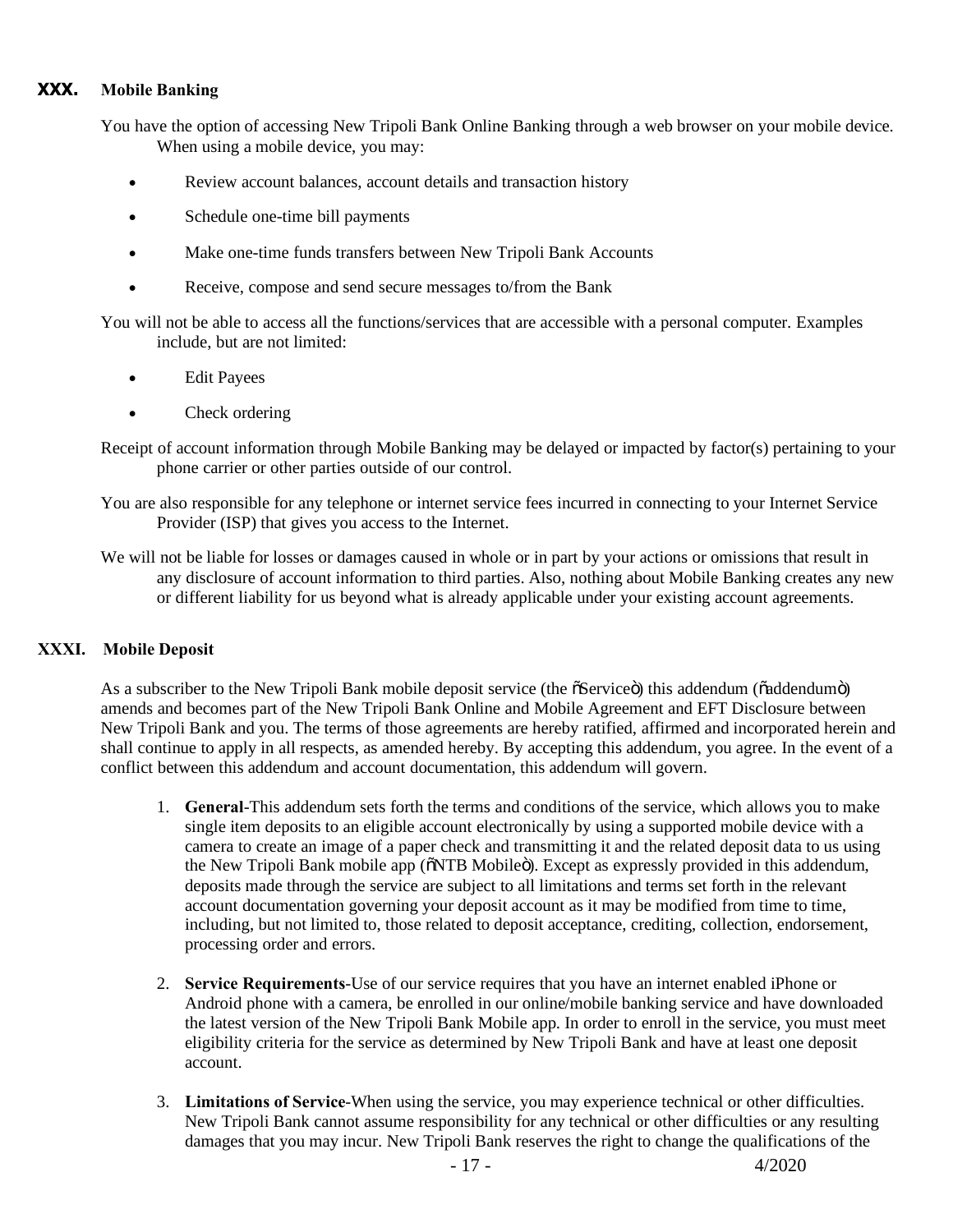service at any time without prior notice. New Tripoli Bank reserves the right to reject any check or item transmitted. New Tripoli Bank is not liable for any checks or items it does not receive or for any images that are not readable. New Tripoli Bank shall have no liability for any alterations to the check or item after they have been transmitted by you. New Tripoli Bank reserves the right to change, suspend or discontinue the service, in whole or in part, or your use of the service, in whole or in part, immediately and at any time without prior notice to you.

- 4. **Eligible Checks**-You agree to scan and transmit only "checks" as defined in Federal Reserve Regulation CC and only those checks that are permissible under this addendum or such other items as we, in our sole discretion, elect to include under the service ( $\tilde{\text{c}}$ eligible checks). You agree that the image of the check transmitted to us shall be deemed an  $\ddot{\text{o}}$  ditem within the meaning of Article 4 of the applicable Uniform Commercial Code. If a check or item is dishonored, you will receive an image of the original check or substitute check as the charged back item.
- 5. **Image Quality**-The image of a check or item transmitted to New Tripoli Bank using the service must be legible. The image quality of the checks and items must comply with the standards established from time to time by the American National Standards Institute, or any higher standard set by us, and with any requirements set by the Federal Reserve Board, any regulatory agency with jurisdiction over us or any clearing house New Tripoli Bank uses or agreement New Tripoli Bank has with respect to processing checks. You agree that New Tripoli Bank shall not be liable for any damages resulting from a check or item's poor image quality, including those related to rejection of or the delayed or improper crediting of such a check or item, or from any inaccurate information you supply regarding the check or item.
- 6. **Deposit Cutoff Times**-You may access the service anytime, 7 days a week. If New Tripoli Bank receives a mobile deposit on or before 4:00 pm Eastern Time on a Business Day (i.e., every day except Saturdays, Sundays and federal holidays), New Tripoli Bank will consider that the day of deposit. If New Tripoli Bank receives a scanned item after 4:00 pm Eastern Time or on a weekend or state or federal holiday, the next Business Day will be the date of deposit.
- 7. **Deposit Limits**-New Tripoli Bank reserves the right to impose limits on the amount(s) and/or number of mobile deposits that you transmit using the service and to modify such limits from time to time.
	- Aggregate daily deposit limit: \$2,500 in a 24-hour period.

Nothing in this addendum should be construed as requiring New Tripoli Bank to accept any check or item for deposit, even if New Tripoli Bank has accepted that type of check or item previously. Nor shall New Tripoli Bank be required to identify or reject any checks that you may submit through the service that fail to meet the requirements of this addendum.

8. **Funds Availability**: In accordance with New Tripoli Bank's Funds Availability Policy, mobile deposit funds will generally be available on the first business day after the deposit date. Longer delays may apply, as specified in the applicable New Tripoli Bank's Funds Availability Policy. Mobile deposit funds may be subject to an uncollected funds hold. If a hold is placed on a mobile deposit, you will be notified in accordance with the applicable account agreement.

### 9. **Your Responsibilities, Promises and Warranties to us:**

- a. You will only deposit eligible checks through the service
- b. You will submit check images that meet New Tripoli Bank& image quality standards
- c. You will not transmit an image or images of the same check to us more than once and will not deposit or negotiate, or seek to deposit or negotiate, such check or item with us or any other party
- d. You agree that you **will not** use the service to deposit any checks as set forth below: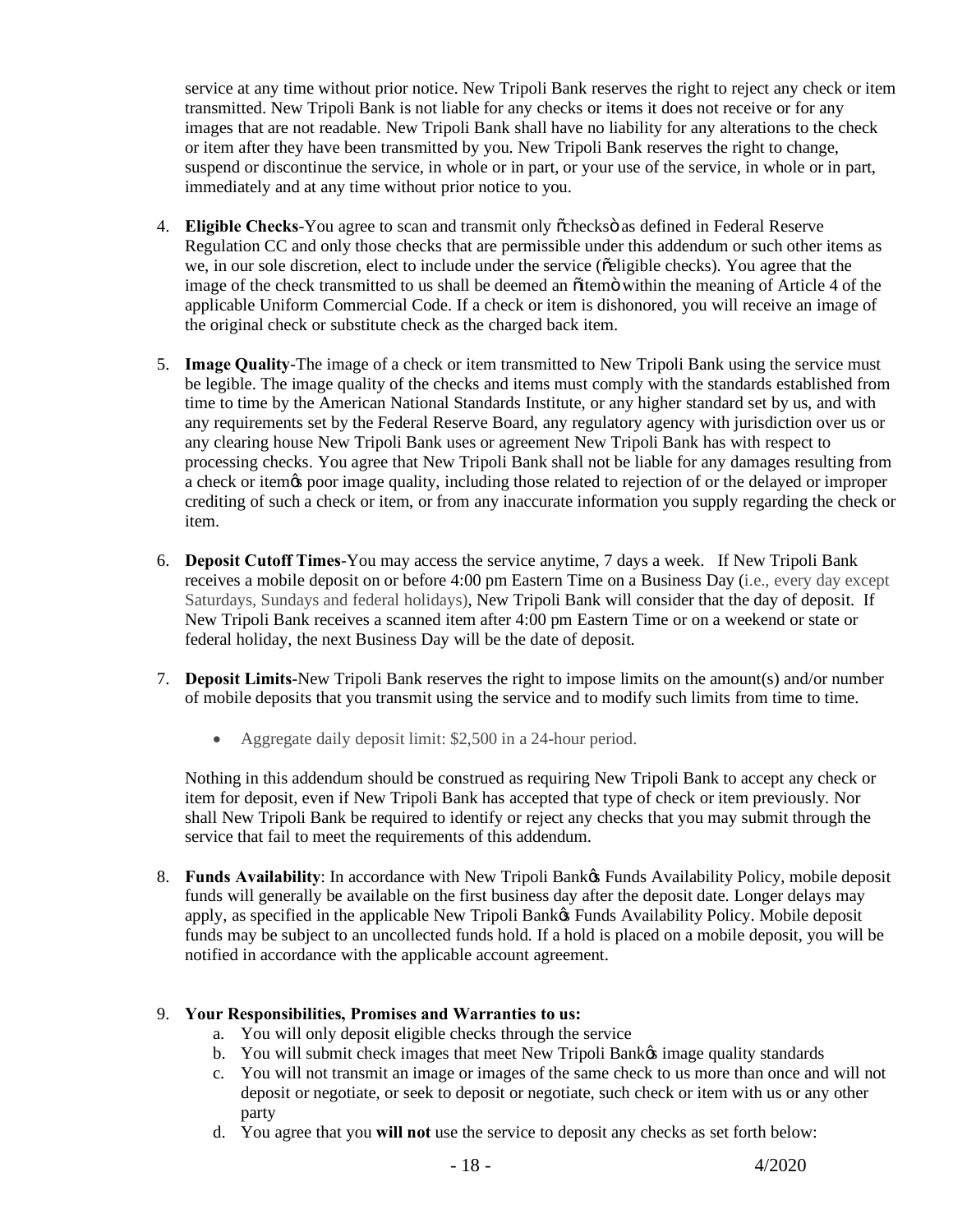- Checks payable to any person or entity other than you, or to you and another party
- Checks containing an alteration to any of the fields on the front of the check or item (including the MICR line)or which you know or suspect, or should know or suspect, are fraudulent or otherwise not authorized by the owner of the account on which the check or item is drawn.
- Checks previously converted to a substitute check, as defined in Regulation CC
- Checks requiring multiple signatures, unless deposited into an account in the name of all payees
- Checks drawn on a financial institution located outside the United States
- Checks not payable in US currency
- Checks made payable to cash
- Checks that are remotely created checks, as defined in Reg CC as a check that is not created by the paying bank and that does not bear a signature by the person on whose account the check is drawn
- Checks with any endorsement on the back other than that specified in this Addendum
- Checks dated more than 6 months prior to the date of deposit
- Checks on which a stop payment order has been issued or for which there are insufficient funds
- U.S. Savings Bonds
- ß Any item drawn on my account or my affiliate's account
- e. All information you provide to New Tripoli Bank is accurate and true, including that all images transmitted to New Tripoli Bank accurately reflects the front and back of the check or item at the time it was photographed.
- f. You will comply with this addendum and all applicable rules, laws and regulations.
- g. You agree to indemnify and hold harmless New Tripoli Bank from any loss for breach of the provisions set forth in this section 7 or the terms of this addendum or the account documentation.
- 10. **Check Handling Procedure**: You agree to follow any and all other procedures and instructions for use of the service as New Tripoli Bank may establish from time to time:
	- a. Before imaging and transmitting to us any check or other item, you must endorse all items: *For Mobile Deposit and your signature.* After the item has been scanned and submitted for deposit, you shall not otherwise transfer or negotiate the original item, substitute check or any other image thereof.
	- b. New Tripoli Bank will acknowledge that it has received an item or check but such acknowledgment does not mean that the check or item contains no errors or has been accepted and that any such check or item will only receive provisional credit.
	- c. After a check or item has posted to your account, you agree to prominently mark the original item as õdeposited and the dateö.
	- d. You agree to destroy or otherwise properly dispose of checks or items that have been accepted for deposit through the service after 30 days to ensure that such checks and items are not represented for payment and, prior to disposal or destruction, to safeguard such checks and items.
	- e. You agree to promptly supply any information in your possession that New Tripoli Bank requests regarding a check or item deposited or attempted to be deposited through the service including the original check or item.
- 11. **Fees** The service is provided to you at no charge. New Tripoli Bank may, upon at least 30 days prior notice to you, to the extent permitted by applicable law, charge a fee for use of the service. If you continue to use the service after the fee becomes effective, you agree to pay the service fee that has been disclosed to you, as may be amended from time to time.
- 12. **Changes to the Service**-New Tripoli Bank reserves the right to terminate, modify, add and remove features from the service at any time in our sole discretion. You may reject changes by discontinuing